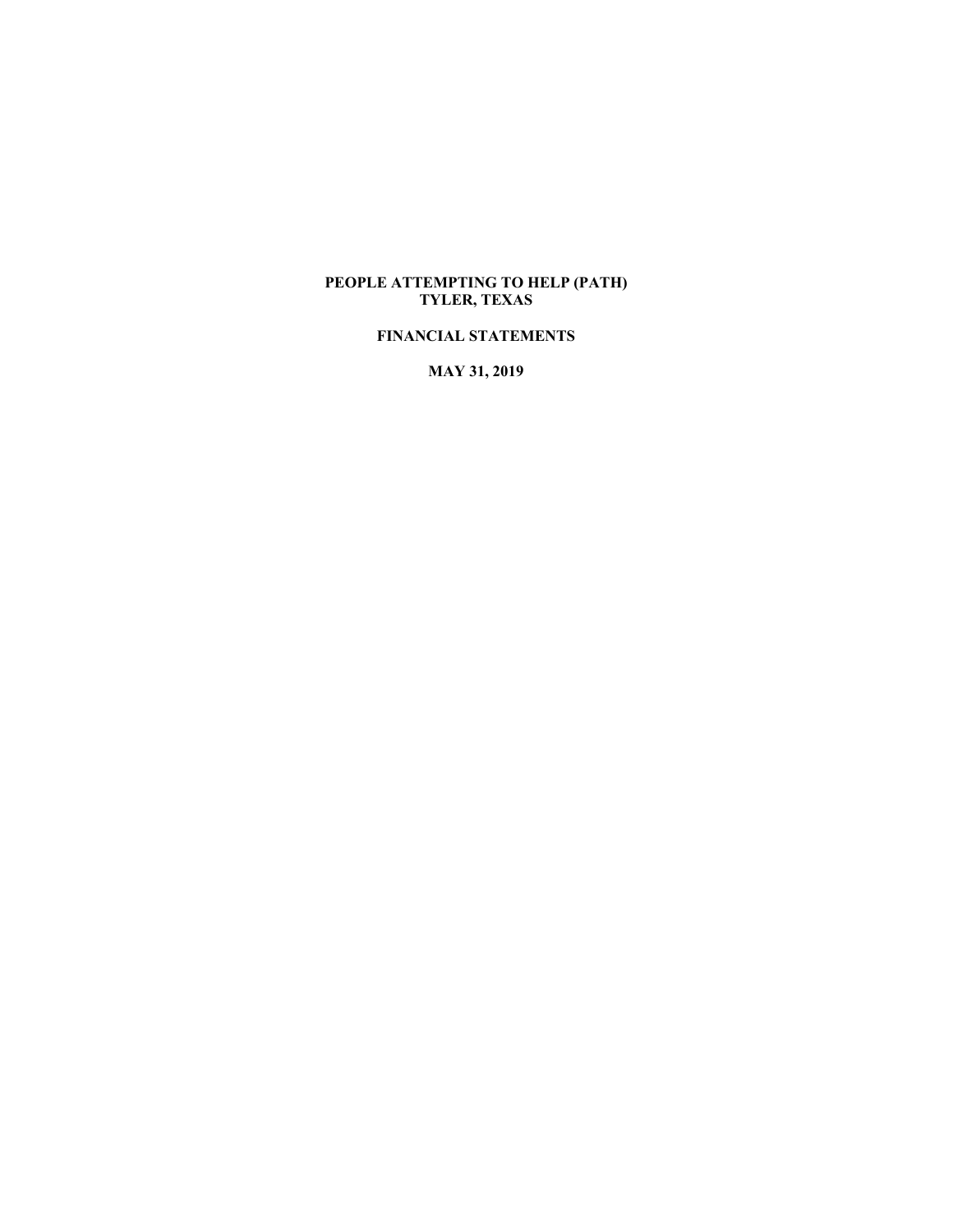# **TABLE OF CONTENTS**

|                                                                                                                           | Page(s)   |
|---------------------------------------------------------------------------------------------------------------------------|-----------|
| Independent Auditor's Report                                                                                              | $3 - 4$   |
| <b>Financial Statements</b>                                                                                               |           |
| <b>Statement of Financial Position</b>                                                                                    | 5         |
| <b>Statement of Activities</b>                                                                                            | 6         |
| <b>Statement of Functional Expenses</b>                                                                                   | 7         |
| <b>Statement of Cash Flows</b>                                                                                            | 8         |
| <b>Notes to Financial Statements</b>                                                                                      | $9 - 20$  |
| Report on Internal Control over Financial Reporting and on Compliance                                                     |           |
| And Other Matters Based on an Audit of Financial Statements<br>Performed in Accordance with Government Auditing Standards | $21 - 24$ |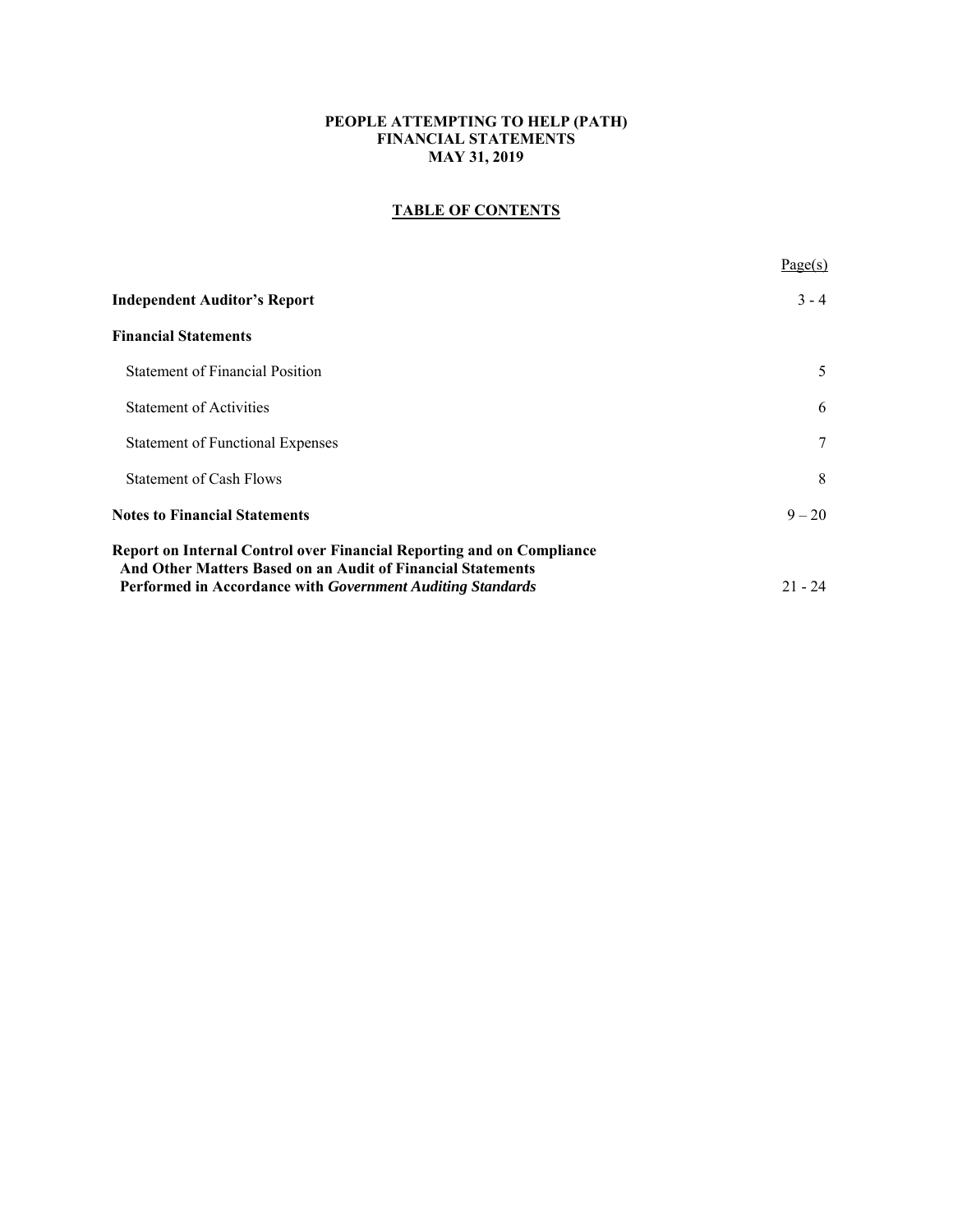

# **INDEPENDENT AUDITOR'S REPORT**

Board of Directors People Attempting to Help (PATH) Tyler, Texas

### **Report on the Financial Statements**

We have audited the accompanying financial statements of People Attempting to Help (PATH) (a nonprofit organization), which comprise the statements of financial position as of May 31, 2019, and the related statements of activities, functional expenses and cash flows for the year then ended, and the related notes to the financial statements.

#### **Management's Responsibility for the Financial Statements**

Management is responsible for the preparation and fair presentation of these financial statements in accordance with accounting principles generally accepted in the United States of America; this includes the design, implementation, and maintenance of internal control relevant to the preparation and fair presentation of financial statements that are free from material misstatement, whether due to fraud or error.

#### **Auditor's Responsibility**

Our responsibility is to express an opinion on these financial statements based on our audit. We conducted our audit in accordance with auditing standards generally accepted in the United States of America. Those standards require that we plan and perform the audit to obtain reasonable assurance about whether the financial statements are free from material misstatement.

An audit involves performing procedures to obtain audit evidence about the amounts and disclosures in the financial statements. The procedures selected depend on the auditor's judgment, including the assessment of the risks of material misstatement of the financial statements, whether due to fraud or error. In making those risk assessments, the auditor considers internal control relevant to the entity's preparation and fair presentation of the financial statements in order to design audit procedures that are appropriate in the circumstances, but not for the purpose of expressing an opinion on the effectiveness of the entity's internal control. Accordingly, we express no such opinion. An audit also includes evaluating the appropriateness of accounting policies used and the reasonableness of significant accounting estimates made by management, as well as evaluating the overall presentation of the financial statements.

We believe that the audit evidence we have obtained is sufficient and appropriate to provide a basis for our audit opinion.

### **Opinion**

In our opinion, the financial statements referred to above present fairly, in all material respects, the financial position of People Attempting to Help (PATH) as of May 31, 2019, and the changes in its net assets and its cash flows for the year then ended in accordance with accounting principles generally accepted in the United States of America.

### **Other Reporting Required by Government Auditing Standards**

In accordance with *Government Auditing Standards*, we have also issued our report dated January 3, 2020, on our consideration of PATH's internal control over financial reporting and on our tests of its compliance with certain provisions of laws, regulations, contracts, and grant agreements and other matters. The purpose of that report is solely to describe the scope of our testing of internal control over financial reporting and compliance and the results of that testing, and not to provide an opinion on the effectiveness of PATH's internal control over financial reporting or on compliance. That report is an integral part of an audit performed in accordance with *Government Auditing Standards* in considering PATH's internal control over financial reporting and compliance.

**LONGVIEW OFFICE P: 903 758-0648** 2101 Judson Road | Longview, Texas 75605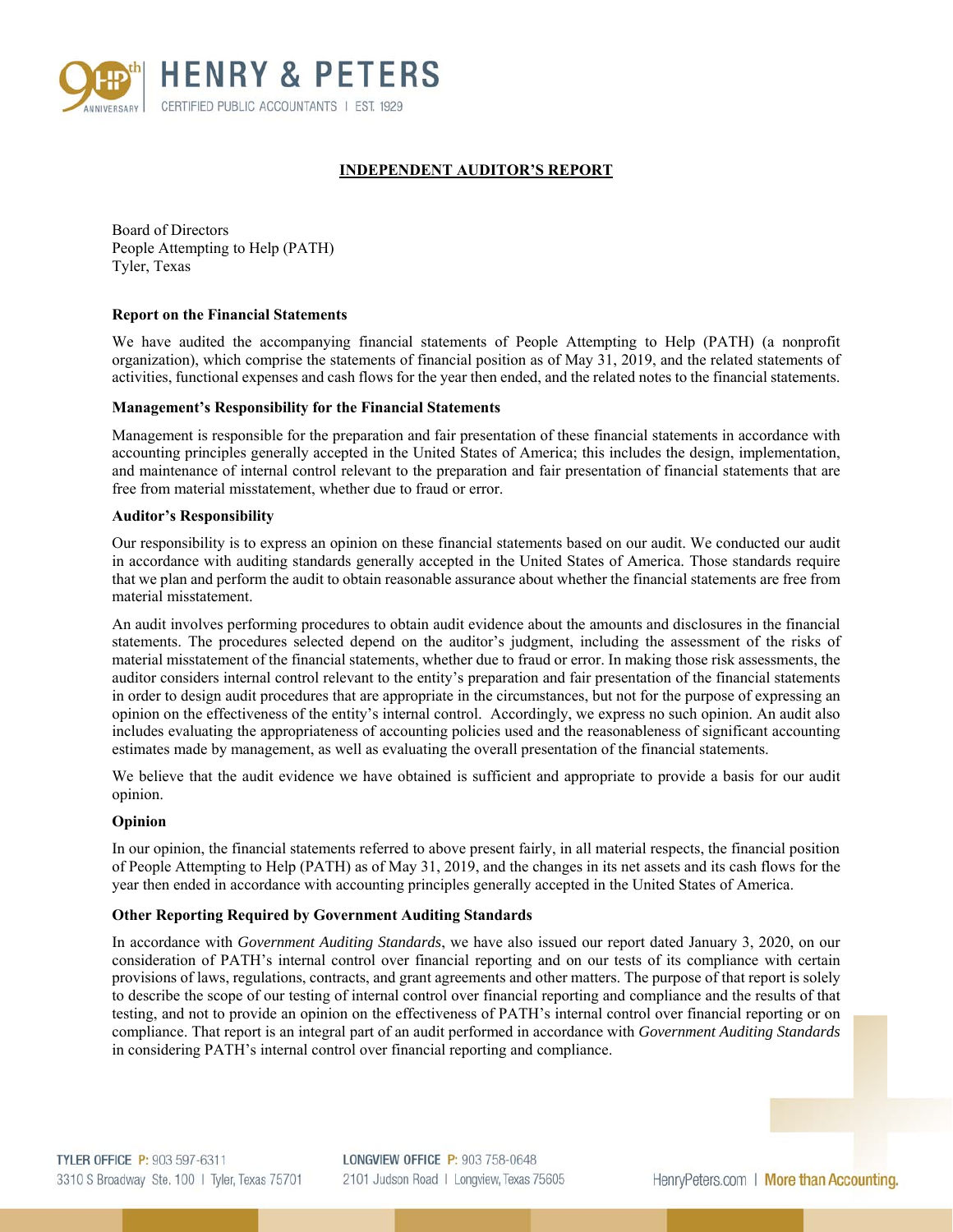# **Other Matters**

Beginning net assets were restated to recognize temporarily restricted contributions into prior period income and expense. These contributions were previously recorded as deferred income in the statement of financial position for the year ended May 31, 2018. The restatement resulted in an increase to fund balance at May 31, 2018 of \$100,130.

Hogy & Peters P.C.

Tyler, Texas January 3, 2020

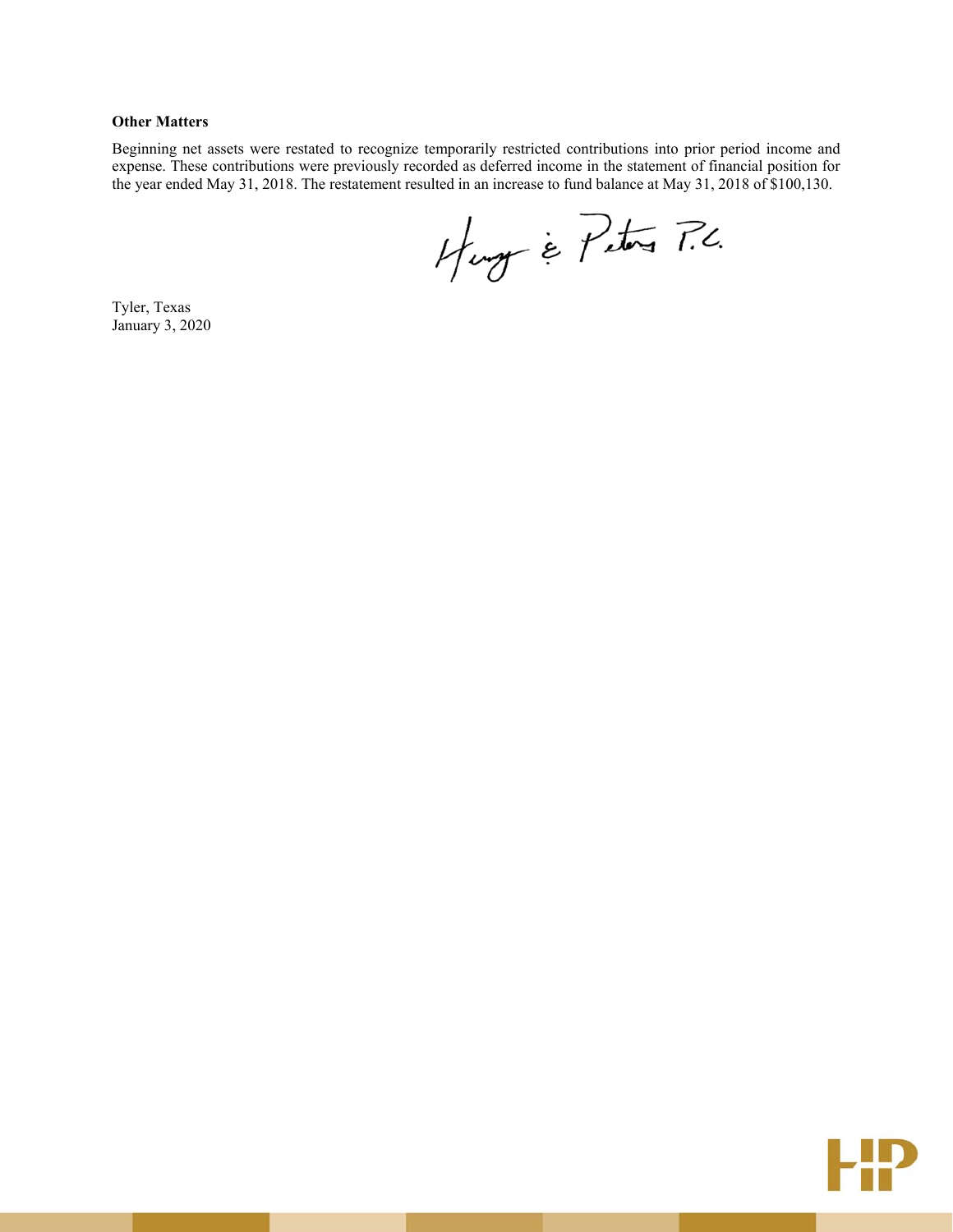# **PEOPLE ATTEMPTING TO HELP (PATH) STATEMENT OF FINANCIAL POSITION MAY 31, 2019**

|                                             | 2019            |
|---------------------------------------------|-----------------|
| <b>ASSETS</b>                               |                 |
| <b>Current Assets</b>                       |                 |
| Cash and cash equivalents                   | \$<br>39,428    |
| Cash - with donor restrictions - short term | 248,113         |
| Accounts receivable, net of allowance       | 3,221           |
| Total current assets                        | 290,762         |
| Property and equipment, net                 | 1,908,421       |
| Other long-term assets                      |                 |
| Cash designated for long-term purposes      | 101,917         |
| Beneficial interest                         | 601,680         |
| Investments                                 | 1,543,902       |
| Total other long-term assets                | 2,247,499       |
| <b>Total</b> assets                         | 4,446,682       |
| <b>LIABILITIES AND NET ASSETS</b>           |                 |
| Liabilities                                 |                 |
| Accounts payable                            | \$<br>12,548    |
| Compensated absences payable                | 15,126          |
| Security deposits                           | 17,874          |
| Other payables                              | 16,972          |
| <b>Total liabilities</b>                    | 62,520          |
| Net assets                                  |                 |
| Without donor restrictions                  | 1,893,346       |
| Restatement                                 | 1,390,316       |
| With donor restrictions                     | 1,100,500       |
| Total net assets                            | 4,384,162       |
| Total liabilities and net assets            | \$<br>4,446,682 |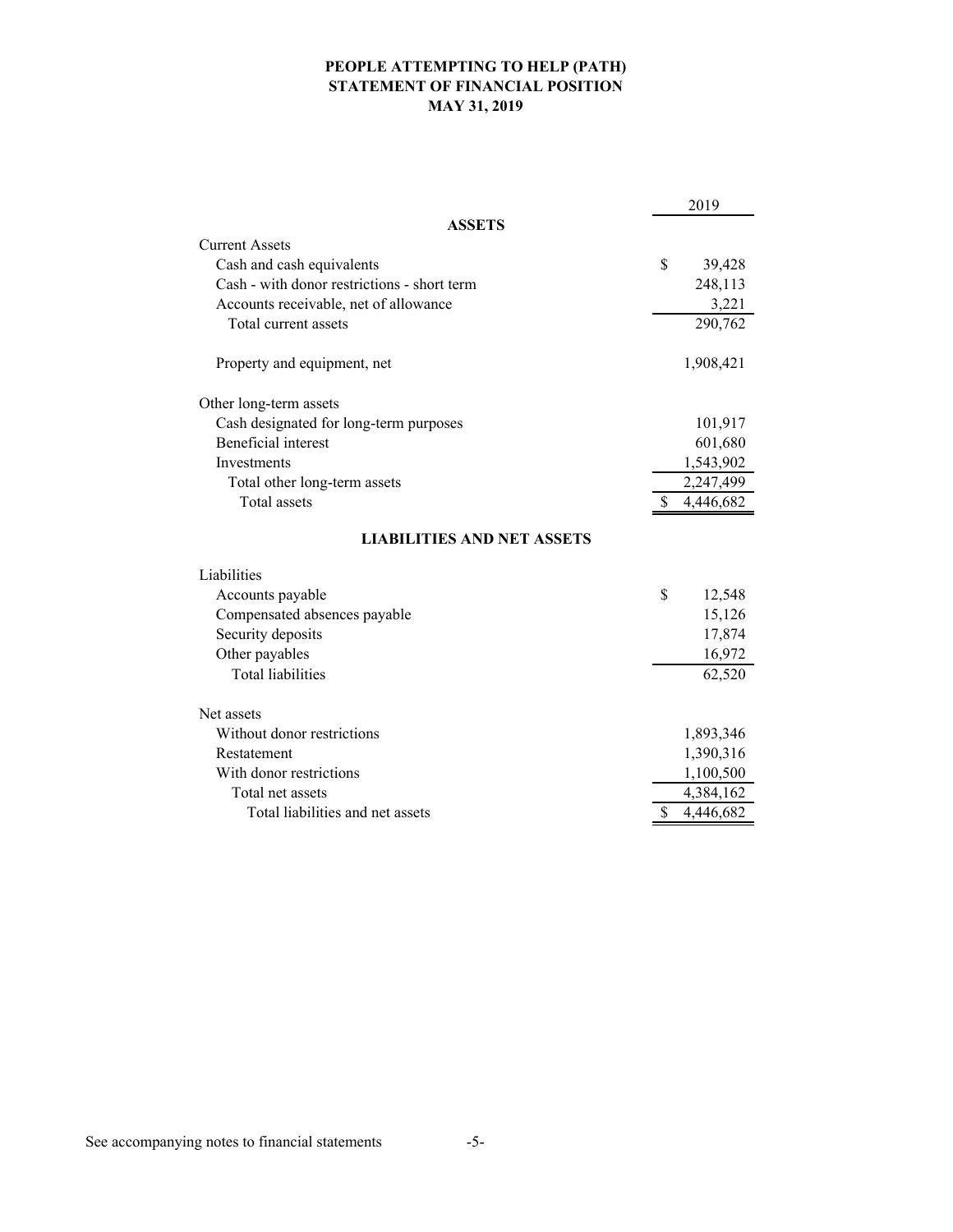# **PEOPLE ATTEMPTING TO HELP (PATH) STATEMENT OF ACTIVITIES FOR THE YEAR ENDED MAY 31, 2019**

|                                                         |              | Without<br>Donor<br>Restrictions |              | With<br>Donor<br>Restrictions | Total         |
|---------------------------------------------------------|--------------|----------------------------------|--------------|-------------------------------|---------------|
|                                                         |              |                                  |              |                               |               |
| <b>REVENUES, GAINS AND OTHER SUPPORT</b>                |              |                                  |              |                               |               |
| Contributions                                           | $\mathbb{S}$ | 323,293                          | \$           | 433,768                       | \$<br>757,061 |
| Donated goods and services                              |              | 1,164,077                        |              |                               | 1,164,077     |
| Grants                                                  |              | 15,010                           |              | 49,039                        | 64,049        |
| Interest and dividends                                  |              | 77,932                           |              |                               | 77,932        |
| Special events and fundraisers                          |              | 255,530                          |              |                               | 255,530       |
| Rental income                                           |              | 234,717                          |              |                               | 234,717       |
| Other income                                            |              | 456                              |              |                               | 456           |
| Net realized and unrealized gain on beneficial interest |              | 2,360                            |              |                               | 2,360         |
| Net realized and unrealized loss on investments         |              | (35,676)                         |              |                               | (35,676)      |
| Gain on sale of fixed assets                            |              | 74,096                           |              |                               | 74,096        |
| Net assets released from restrictions:                  |              |                                  |              |                               |               |
| Expiration of time restrictions                         |              | 68,500                           |              | (68,500)                      |               |
| Satisfaction of program restrictions                    |              | 266,288                          |              | (266, 288)                    |               |
| Total revenues, gains and other support                 |              | 2,446,583                        |              | 148,019                       | 2,594,602     |
| <b>EXPENSES</b>                                         |              |                                  |              |                               |               |
| Program                                                 |              | 2,254,953                        |              |                               | 2,254,953     |
| Management and general                                  |              | 381,671                          |              |                               | 381,671       |
| Fundraising                                             |              | 145,712                          |              |                               | 145,712       |
| Security deposits                                       |              | 2,782,336                        |              |                               | 2,782,336     |
| <b>CHANGE IN NET ASSETS</b>                             |              | (335,753)                        |              | 148,019                       | (187, 734)    |
| <b>NET ASSETS</b>                                       |              |                                  |              |                               |               |
| Beginning of period                                     |              | 3,619,380                        |              | 852,386                       | 4,471,766     |
| Restatement                                             |              | 35                               |              | 100,095                       | 100,130       |
| End of period                                           | $\mathbb{S}$ | 3,283,662                        | $\mathbb{S}$ | 1,100,500                     | \$4,384,162   |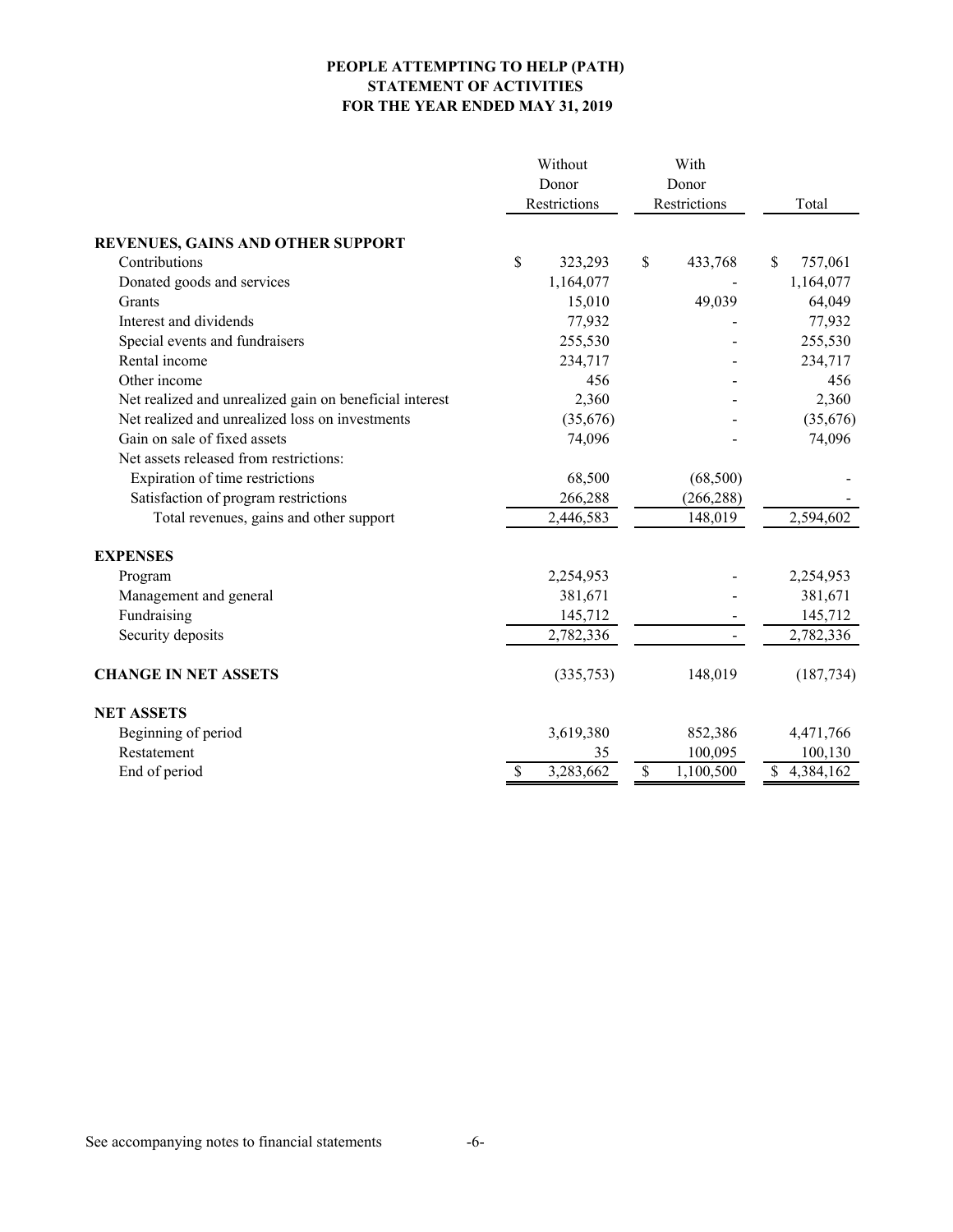# **PEOPLE ATTEMPTING TO HELP (PATH) STATEMENT OF FUNCTIONAL EXPENSES FOR THE YEAR ENDED MAY 31, 2019**

|                                  |                 | Program Services                       |                 |                           | <b>Supporting Services</b> |
|----------------------------------|-----------------|----------------------------------------|-----------------|---------------------------|----------------------------|
|                                  | Total           | <b>Tyler Community</b><br>Home Program | Assistance      | Management<br>and general | Fundraising                |
| <b>EXPENSES</b>                  |                 |                                        |                 |                           |                            |
| Program assistance distributions | 1,480,096<br>-S | \$                                     | 1,480,096<br>S  | S                         | S                          |
| Volunteer Program                | 2,276           |                                        | 2,276           |                           |                            |
| Kid Reach                        | 1,185           |                                        | 1,185           |                           |                            |
| Rx Assistance                    | 1,250           |                                        | 1,250           |                           |                            |
| Property management - PCH        | 60,734          | 60,734                                 |                 |                           |                            |
| <b>Transitional Housing</b>      | 8,401           | 8,401                                  |                 |                           |                            |
| Special events                   | 41,344          |                                        |                 |                           | 41,344                     |
| Development                      | 21,566          |                                        |                 | 21,566                    |                            |
| Personnel                        | 779,302         | 186,638                                | 296,577         | 193,687                   | 102,400                    |
| Miscellaneous                    | 32,844          |                                        |                 | 32,844                    |                            |
| Accounting and legal fees        | 14,263          |                                        |                 | 14,263                    |                            |
| Office equipment                 | 7,922           |                                        |                 | 7,922                     |                            |
| Occupancy                        | 50,905          |                                        |                 | 50,905                    |                            |
| Repairs and maintenance          | 105,470         | 91,515                                 |                 | 13,955                    |                            |
| Investment expense               | 31,321          |                                        |                 | 31,321                    |                            |
| Depreciation                     | 143,457         | 99,352                                 | 26,929          | 15,208                    | 1,968                      |
| Total expenses                   | 2,782,336       | \$<br>446,640                          | 1,808,313<br>\$ | \$<br>381,671             | \$<br>145,712              |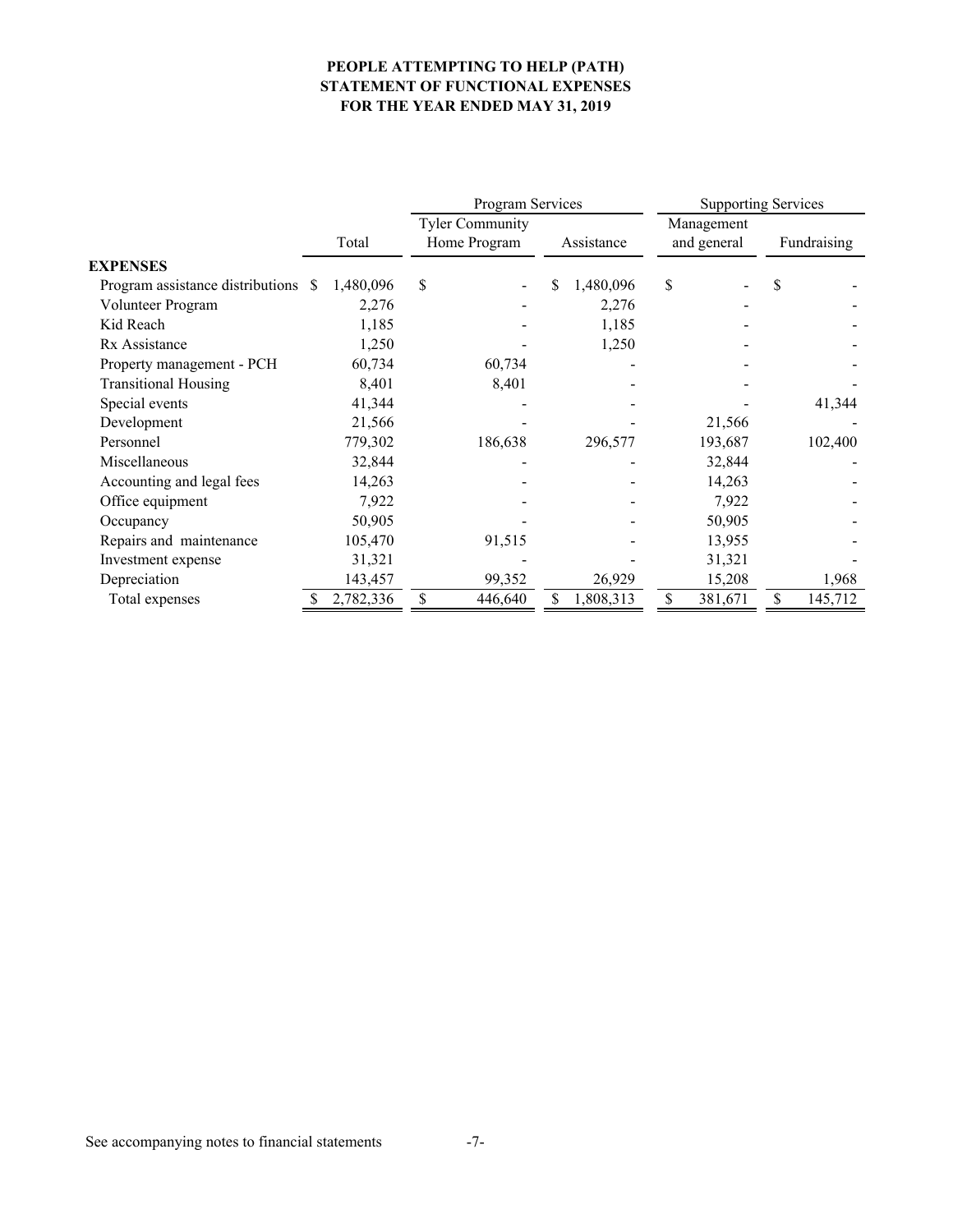# **PEOPLE ATTEMPTING TO HELP (PATH) STATEMENT OF CASH FLOWS FOR THE YEAR ENDED MAY 31, 2019**

# **CASH FLOWS FROM OPERATING ACTIVITIES**

| Change in net assets                                        | \$<br>(187, 734) |
|-------------------------------------------------------------|------------------|
| Adjustments to reconcile change in net assets               |                  |
| to net cash provided by operating activities:               |                  |
| Depreciation                                                | 143,457          |
| Net gain on sales of property and equipment                 | (74,096)         |
| Net realized/unrealized losses on investment securities     | 32,862           |
| Decrease in accounts receivable                             | 2,312            |
| Decrease in prepaid expenses                                | 12,041           |
| Increase in accounts payable                                | 3,661            |
| Increase in compensated absences payable                    | 15,126           |
| Increase in other liabilities                               | 15,675           |
| Total adjustments                                           | 151,038          |
| Net cash used in operating activities                       | (36,696)         |
| <b>CASH FLOWS FROM INVESTING ACTIVITIES</b>                 |                  |
| Distributions from beneficial interest                      | 81,483           |
| Net investment income from beneficial interest              | (10,350)         |
| Proceeds from sales of investment securities                | 111,923          |
| Purchases of investment securities                          | (138, 442)       |
| Proceeds from sales and disposals of property and equipment | 98,046           |
| Property and equipment purchases                            | (6, 444)         |
| Net cash provided by investing activities                   | 136,216          |
| Net increase in cash and cash equivalents                   | 99,520           |
| <b>CASH AND CASH EQUIVALENTS</b>                            |                  |
| Beginning of period                                         | 289,938          |
| End of period                                               | 389,458          |
| SUPPLEMENTAL DISCLOSURE OF NONCASH ACTIVITIES               |                  |
|                                                             | \$<br>1,164,077  |
| Donated goods and services                                  |                  |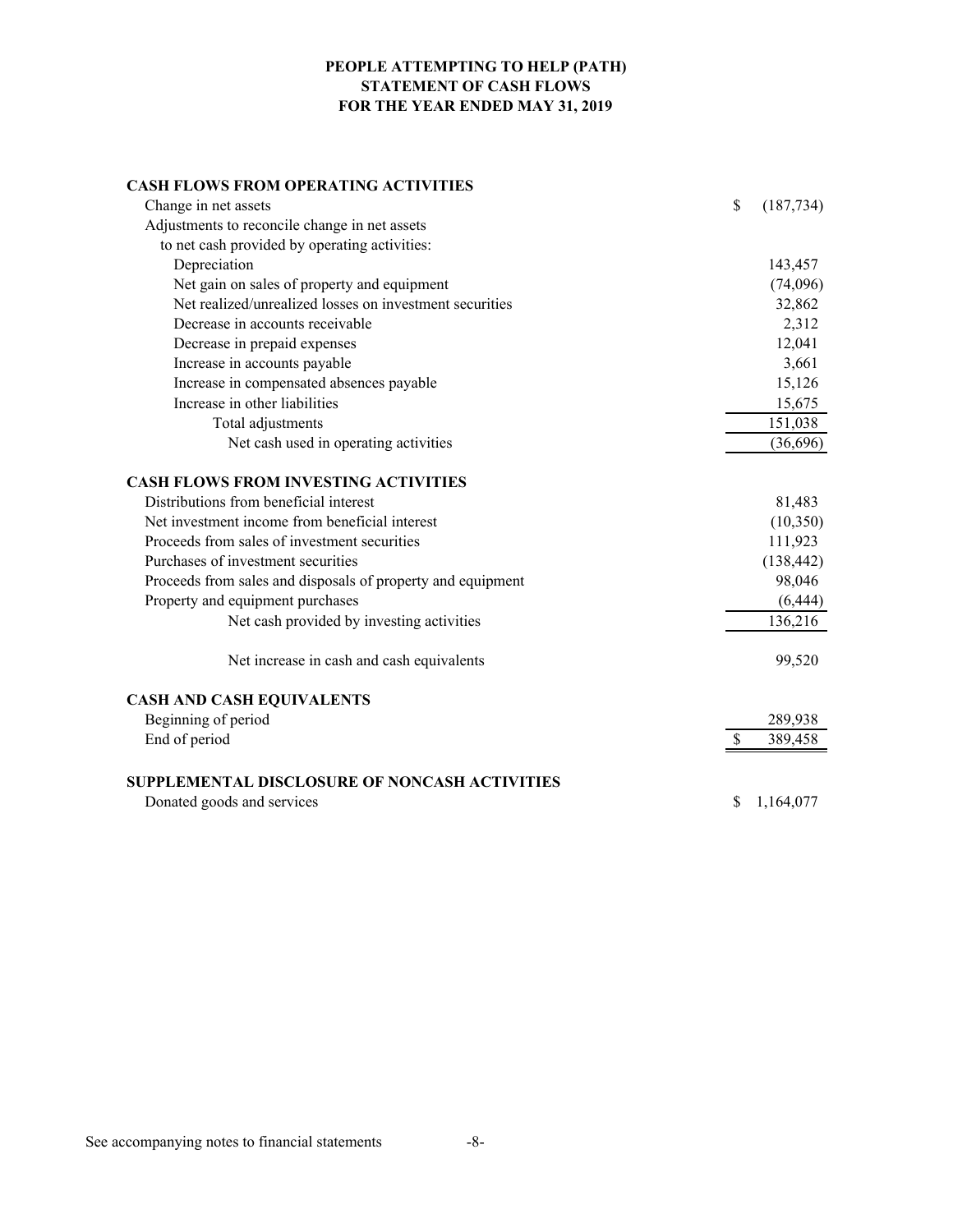## **NOTE 1 - SUMMARY OF SIGNIFICANT ACCOUNTING POLICIES**

### NATURE OF ACTIVITIES

People Attempting to Help (PATH) (Organization) is a Texas nonprofit corporation chartered in 1985. Its purpose is to serve through committed dedicated staff and well-equipped volunteers, the economically disadvantaged people in Smith County with both emergency assistance and programs to empower and encourage them to become self-sufficient.

## BASIS OF FINANCIAL STATEMENT PRESENTATION

PATH has presented its financial statements on the accrual basis of accounting in accordance with accounting principles generally accepted in the United States of America (U. S. GAAP) for not-for-profit organizations.

The Organization follows Financial Accounting Standards Board (FASB) Accounting Standards Update (ASU) 2016-14, *Not-for-profit Entities* (Topic 958) in preparing the financial statements. Under ASU 2016-14, the Organization is required to report information regarding its financial position and activities according to two classes of net assets: net assets without donor restrictions and net assets with donor restrictions. Descriptions of the two net asset categories and the types of transactions affecting each category follow:

Net assets without donor restrictions – Net assets that are not subject to donor-imposed stipulations.

Net assets with donor restrictions – Net assets subject to donor-imposed stipulations that may or will be met by action of the Organization that expire with the passage of time or require them to be maintained permanently by the Organization. Generally, donors of these assets permit the Organization to use all or part of the income earned on any related investment for general or specific purposes.

 Revenues are reported as increases in net assets without donor restrictions unless use of the related asset is limited by donor-imposed restrictions. Expenses are reported as decreases in net assets without donor restrictions. Expirations of donor restricted contributions (i.e. when the donor-stipulated purposes have been fulfilled and/or when the stipulated time period has elapsed) are reported as reclassifications between the applicable classes of net assets.

# INCOME TAXES

PATH is a not-for-profit organization that is exempt from federal income taxes under Section  $501(c)(3)$  of the Internal Revenue Code and classified by the Internal Revenue Service as other than a private foundation, whereby only unrelated business income, as defined by Section 509(a)(1) of the code is subject to federal income tax. PATH currently has no unrelated business income.

PATH has adopted the provisions of the FASB standard on *Accounting for Uncertainty in Income Taxes* (ASC 740-10-25). The Organization does not believe there are any material uncertain tax positions and, accordingly, it will not recognize any liability for unrecognized tax benefits. For the year ended May 31, 2019, there was no interest or penalties recorded or included in its financial statements.

PATH's Form 990, Return of Organization Exempt from Income Tax, for the years ended 2017, 2018, and 2019 are subject to examination by the IRS, generally for three years after they were filed.

# ESTIMATES

The preparation of financial statements in conformity with generally accepted accounting principles requires management to make estimates and assumptions that affect certain reported amounts and disclosures. Accordingly, actual results could differ from those estimates.

# CASH AND CASH EQUIVALENTS

For the purpose of the statement of cash flows, PATH considers all highly liquid investments available for current use with an initial maturity of less than three months to be cash equivalents.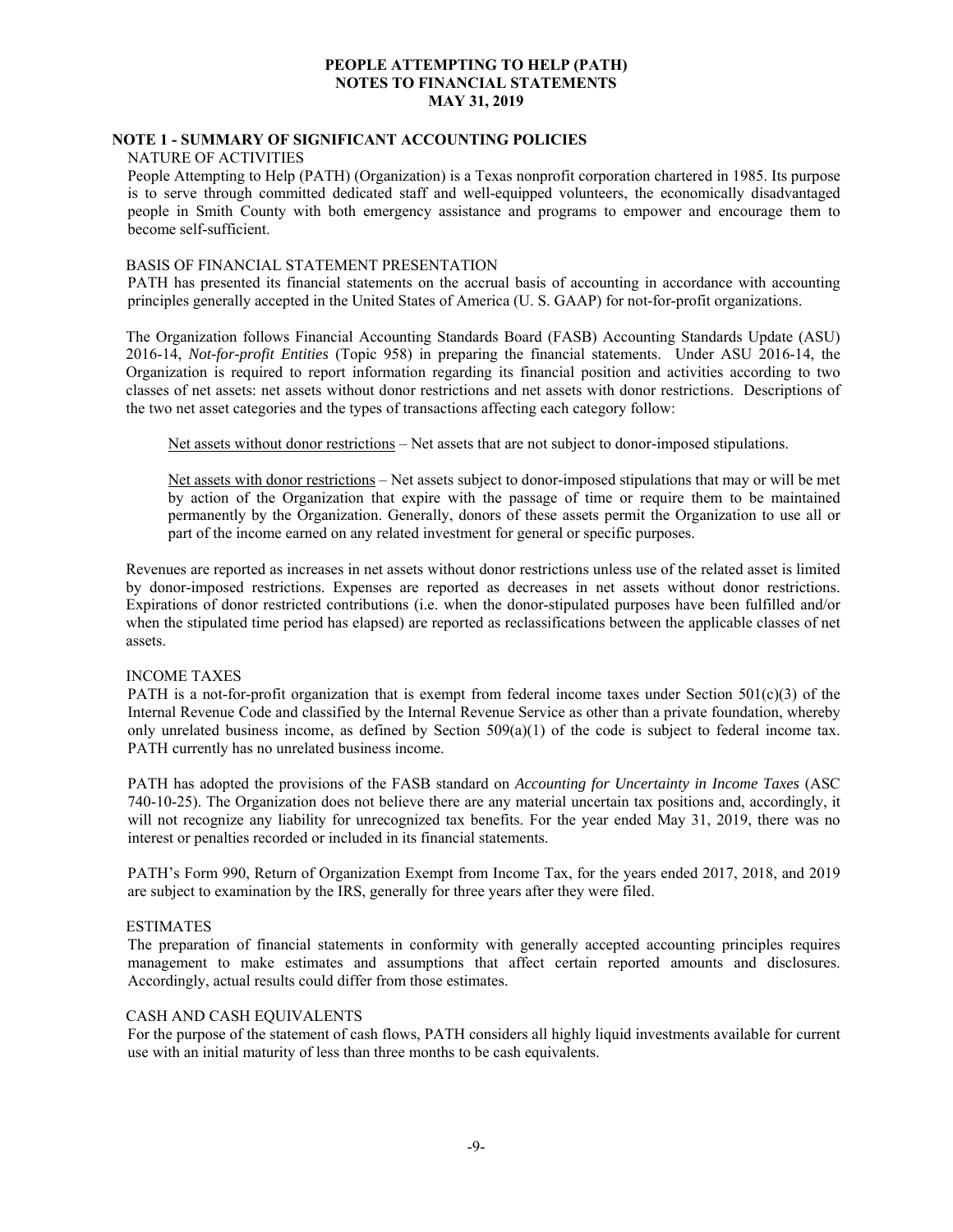# **NOTE 1 - SUMMARY OF SIGNIFICANT ACCOUNTING POLICIES - CONTINUED**

ACCOUNTS RECEIVABLE AND ALLOWANCE FOR DOUBTFUL ACCOUNTS

Accounts receivable are recorded at the amount PATH expects to collect on the balances outstanding at year end. Management regularly assesses the collectability of the Organization's accounts receivable taking into account factors such as write-off history, the financial stability of PATH's customers, and any known troubled accounts. If management deems it necessary, and allowance for doubtful accounts is recognized to reduce the carrying value of accounts receivable to reflect management's best estimate of the amounts expected to be collected. The allowance for uncollected rent receivable was \$-0- at May 31, 2019. Bad debt expense, which is netted against rent income in the financial statements, was \$1,938 for the year ended May 31, 2019.

### PROMISES TO GIVE

Contributions are recognized when the donor makes a promise to give to the Organization that is, in substance, unconditional. Contributions that are restricted by the donor are reported as increases in net assets without restrictions if the restrictions expire in the fiscal year in which the contributions are recognized. All other donorrestricted contributions are reported as increases in net assets with donor restrictions. When a restriction expires, net assets with donor restrictions are reclassified as net assets without donor restrictions.

### INVESTMENTS

The Organization accounts for investments in accordance with FASB standard for investments held by not-forprofit organizations (ASC 958-320 and subsections). This standard requires that investments in equity securities with readily determinable fair values and all investments in debt securities be measured at fair value in the Statement of Financial Position. Fair value of marketable equity and debt securities is based on quoted market prices. The realized and unrealized gain or loss on investments is reflected in the change in net assets. Additionally, certain investments are being held at East Texas Communities Foundation (ETCF) for the benefit of PATH. The assets have been reported at current fair value in the accompanying financial statements. For more information about these beneficial interests, refer to Note 5.

Investments are exposed to various risks such as significant world events, interest rate, credit, and overall market volatility risks. Due to the level of risk associated with certain investment securities, it is reasonably possible that changes in the fair value of investments will occur in the near term and that such changes could materially affect the amounts reported in the Statement of Financial Position.

## PROPERTY AND EQUIPMENT

The Organization capitalizes property and equipment over \$1,500. Lesser amounts are expensed. Property and equipment acquired by PATH are recorded at cost if purchased or at estimated fair market value at the date of the gift if donated. Donations are reported as unrestricted contributions unless the donor has restricted the donated asset for a specific purpose. Assets donated with explicit restrictions regarding their use and contributions of cash that must be used to acquire property and equipment are reported as restricted contributions. Absent donor stipulations regarding how long those donated assets must be maintained, the Organization reports expirations of donor restrictions when the donated or acquired assets are placed in service. Property and equipment are depreciated using straight-line method over their estimated useful lives ranging from three to thirty-nine years.

The following summarizes the classes and estimated useful lives of property and equipment:

|                        | Estimated           |
|------------------------|---------------------|
|                        | <b>Useful</b> Lives |
| <b>Buildings</b>       | 27.5 - 31.5 years   |
| Building improvements  | 15 - 39 years       |
| Furniture and fixtures | $5 - 10$ years      |
| Computer equipment     | $3 - 5$ years       |
| Equipment              | $5 - 10$ years      |
| Automobiles            | 5 years             |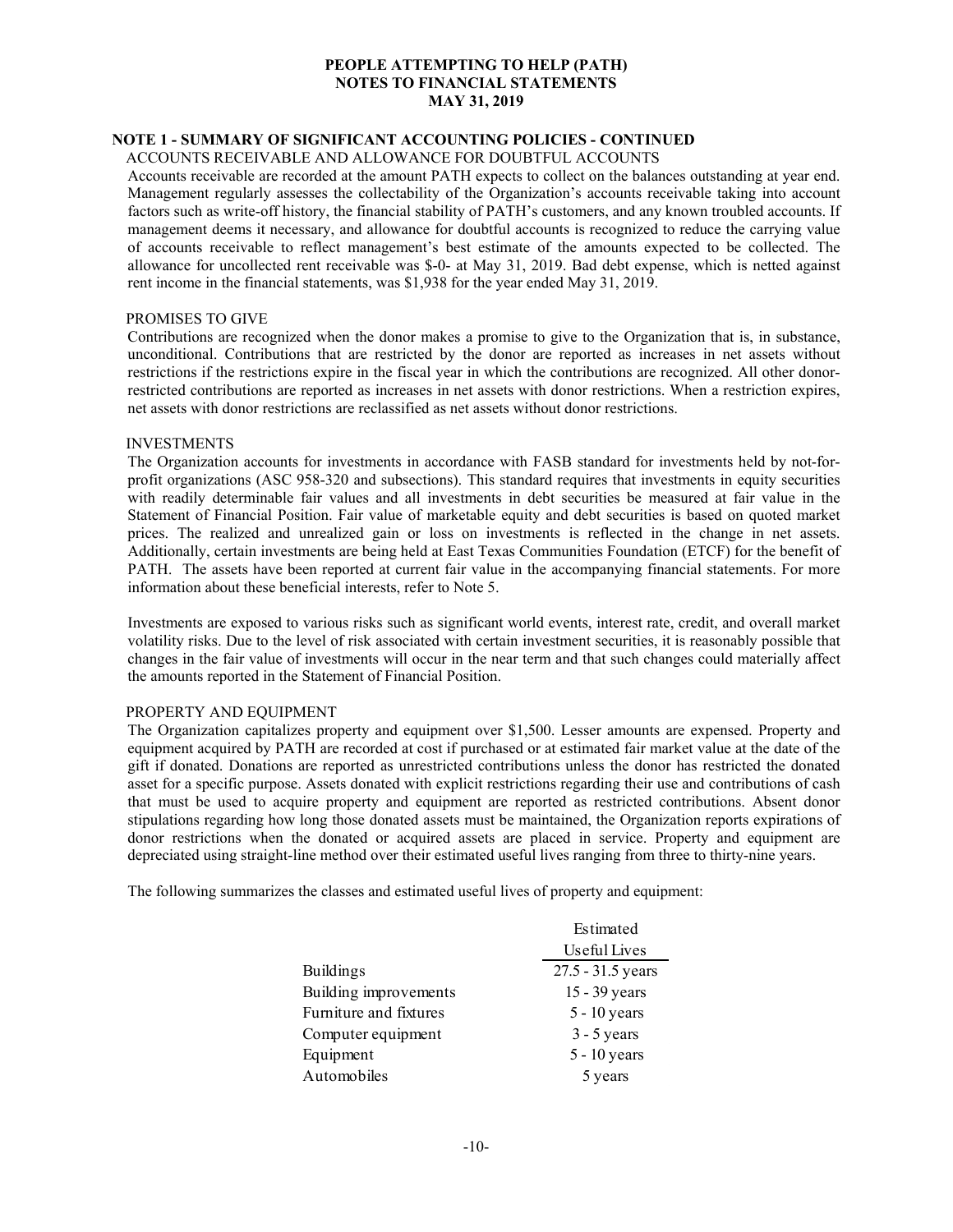### **NOTE 1 - SUMMARY OF SIGNIFICANT ACCOUNTING POLICIES - CONTINUED** REVENUE

Revenue consists mainly of contributions, rental income, and various state grants.

#### PRESCRIPTION PROGRAM

PATH provides a service to low-income individuals in need of long-term maintenance drugs by assisting them in the application process with the pharmaceutical companies. The medications are readily available at no cost to eligible applicants. However, the forms and the application process can be so complicated that without help of PATH, many patients in need would not be able to complete the steps necessary to obtain free medications. The value of this service to clients cannot easily be determined; therefore, it is not reflected in the financial statements. PATH has estimated during the year ended May 31, 2019 that they assisted clients in obtaining \$277,583 in prescription drugs, respectively.

### LEASING ARRANGEMENTS

PATH's rental activities are comprised of housing rentals to qualifying low income tenants using month-tomonth, six months and one year operating type leases. The future minimum rentals in the aggregate for the leases in existence as of year-end are estimated to be \$104,000 and \$22,000 for the fiscal years ending 2020 and 2021, respectively.

## **CONTRIBUTIONS**

Under generally accepted accounting principles for not-for-profit organizations, contributions received are recorded as net assets without donor restrictions or net assets with donor restrictions depending on the existence and/or nature of any donor restrictions.

Support that is restricted by the donor is reported as an increase in net assets without donor restrictions if the restriction expires in the reporting period in which the support is recognized. All other donor restricted support is reported as an increase in net assets with donor restrictions. When a restriction expires, that is, when a stipulated time restriction ends or purpose restriction is accomplished, net assets are reclassified to net assets without donor restriction and reported in the Statement of Activities as net assets released from restrictions.

### DONATED PROPERTY

The value at acquisition of real property contributed to PATH is reflected in the financial statements. PATH receives many non-cash contributions during the year. They consist of food, clothing, toys, household supplies, etc. PATH does not have a reasonable method of estimating all non-cash contributions, therefore, only the portion of the non-cash contributions which can be reasonably estimated are recorded on the books. Food is valued at cost based price per pound per the Feeding America website. Fans, blankets and other items are valued at cost.

### CONTRIBUTED SERVICES

PATH generally pays for services requiring specific expertise; however, services by dentists were donated and are reflected as a noncash contribution in the financial statements. Many individuals volunteer their time and perform a variety of tasks that assist the Organization, but these services do not meet the criteria for recognition as contributed services and have not been reflected in the financial statements. The Organization receives more than 22,000 volunteer hours per year.

### FUNCTIONAL ALLOCATION OF EXPENSES

 The Organization allocates expenses on a functional basis among its various programs and support services. Expenses that can be identified with a specific program or support service are allocated according to their natural expenditure classification. Personnel costs are allocated based on an analysis of actual time and depreciation is allocated based on estimated space utilized for the related activities. Other expenses that are common to several functions are allocated as deemed appropriate.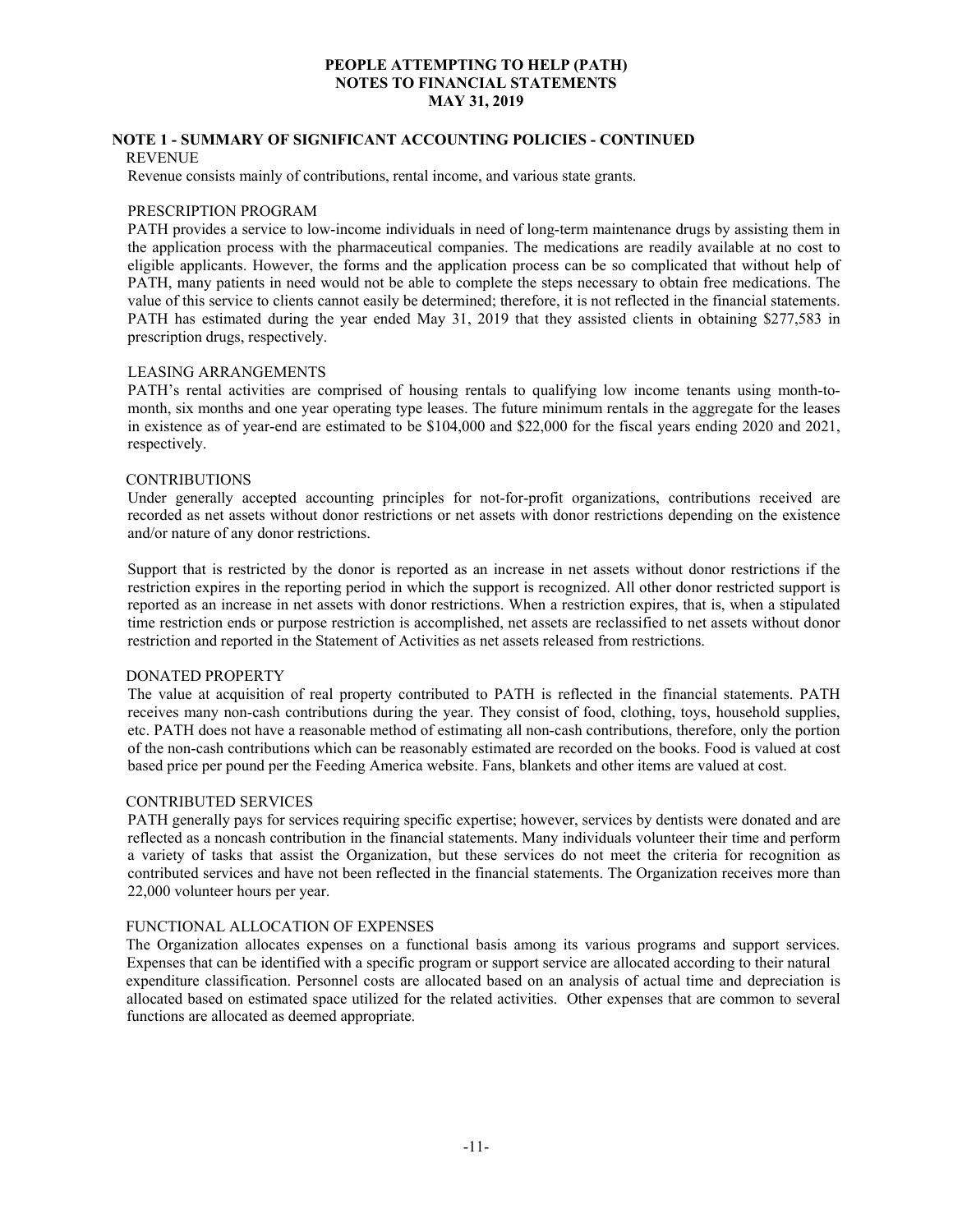#### **NOTE 1 - SUMMARY OF SIGNIFICANT ACCOUNTING POLICIES - CONTINUED**

 FUNCTIONAL ALLOCATION OF EXPENSES - CONTINUED The Organization's principal program and support services include:

#### Tyler Community Homes (TCH)

 The Tyler Community House program provides decent, safe, affordable rental housing for low to moderateincome families and individuals throughout the Tyler area. The Organization owns 52 rental homes that are only available to applicants whose income is less than 80% of median income. The Transitional Housing Program provides case management for a period of 24 months to those desiring more in-depth guidance and support as they work toward enhancing the quality of their lives.

PATH participated with the City of Tyler under the US Department of Housing and Urban Development's ("HUD") HOME Program. Between 2009 and 2017, fourteen of the above mentioned homes were built with proceeds received under this program. The homes are to be leased and occupied by low income families for a total of 240 months. For each month of compliance with the terms of the agreement, one month's payment will be forgiven by the City of Tyler. The terms include standards for repair and condition of homes, rent payments based on HUD rates, and payment of all taxes and assessments. PATH is monitored annually for compliance with the HOME Program requirements.

#### Assistance

 The Organization offers several assistance programs to residents of East Texas. Assistance programs include, but are not limited to: eyeglasses, diaper assistance, a food pantry, basic dental care, prescription assistance, vision, rent, mortgage, and utility assistance, and a Kid Reach/Mentoring program.

#### Fundraising

The Organization employs staff to generate public awareness of collection efforts of PATH for annual campaign contributions.

### RECLASSIFICATION

Certain reclassifications have been made to the prior year's financial balances to conform to the current year's presentation. These reclassifications had no impact on total net assets.

## RESTATEMENT OF NET ASSETS

Prior year net assets were restated to properly reflect the accounting and administration of donor restricted revenue, carried by the Organization as deferred income, resulting in \$100,130 of additional net assets, as of May 31, 2018.

## RECENTLY ISSUED ACCOUNTING PRONOUNCEMENTS

In August 2018, the FASB issued ASU 2018-13, *Fair Value Measurement* (Topic 820): *Disclosure Framework – Changes to the Disclosure Requirements for Fair Value Measurement*. The update applies to all entities that are required under existing U.S. GAAP to make disclosures about recurring or nonrecurring fair value measurements. The following disclosure requirements are modified with this update: (1) in lieu of a rollforward for Level 3 fair value measurements, a nonpublic entity is required to disclose transfers into and out of Level 3 of the fair value hierarchy and purchases and issues of Level 3 assets and liabilities; (2) for investments in certain entities that calculate net asset value, an entity is required to disclose the timing of liquidation of an investee's assets and the date when restrictions from redemption might lapse *only* if the investee has communicated the timing to the entity or announced the timing publicly; and (3) the amendments clarify that the measurement uncertainty disclosure is to communicate information about the uncertainty in measurement as of the reporting date. In addition, the amendments eliminate "at a minimum" from the phrase "an entity shall disclose at a minimum" to promote the appropriate exercise of discretion by entities when considering fair value measurement disclosures and to clarify that materiality is an appropriate consideration of entities and their auditors when evaluating disclosure requirements. The ASU is effective for annual periods beginning after December 15, 2019. Early adoption is permitted. The Organization's management is in the process of evaluating the impact of this accounting guidance and currently plans to implement this standard beginning June 1, 2020.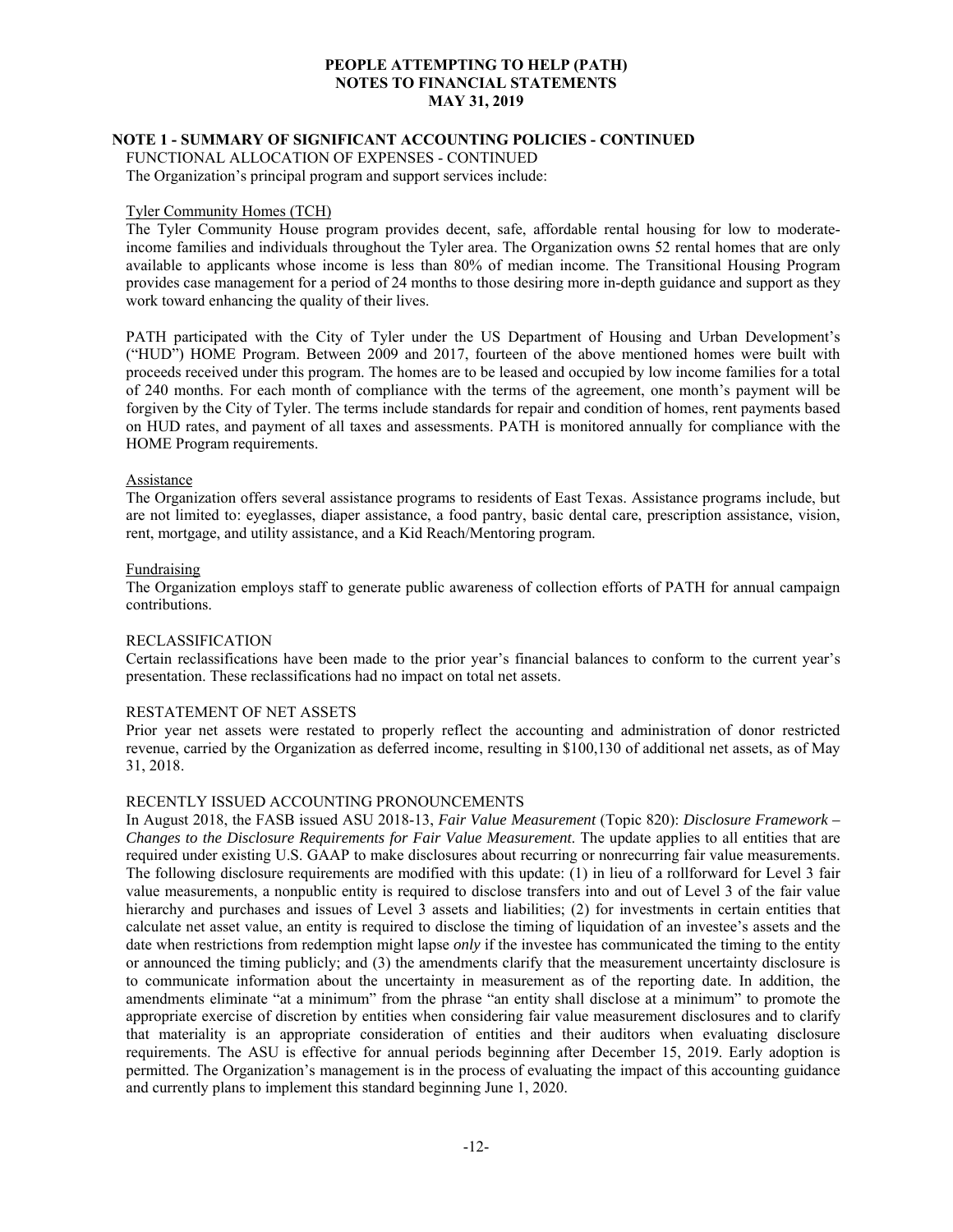### **NOTE 1 - SUMMARY OF SIGNIFICANT ACCOUNTING POLICIES - CONTINUED**

RECENTLY ISSUED ACCOUNTING PRONOUNCEMENTS - CONTINUED

In June 2018, the FASB issued ASU 2018-08, *Not-for-Profit Entities* (Topic 958): *Clarifying the Scope and the Accounting Guidance for Contributions Received and Contributions Made*. This update is to assist entities in (1) evaluating whether transactions should be accounted for as contributions (nonreciprocal transactions) or as exchange (reciprocal) transactions and (2) determining whether a contribution is conditional. The update is to help characterize grants and similar contracts with resource providers (i.e. foundation, a government agency, or other, but not the general public) as either exchange transactions or contributions and in determining whether a contribution is conditional when applying revenue recognition guidance. The ASU is effective for annual periods beginning after December 15, 2019. Early adoption is permitted. The Organization's management is in the process of evaluating the impact of this accounting guidance and currently plans to implement this standard beginning June 1, 2020.

In February 2016, the FASB issued ASU 2016-02, *Leases* (Topic 842). This update requires lessees to recognize assets and liabilities for leases with lease terms of more than 12 months and disclose key information about leasing arrangements. Consistent with current GAAP, the recognition, measurement, and presentation of expenses and cash flows arising from a lease by a lessee primarily will depend on its classification as finance or operating lease. The update is effective for reporting periods beginning after December 15, 2020 for non-public entities with early adoption permitted. The Organization's management is in the process of evaluating the impact of this accounting guidance and currently plans to implement this standard beginning on June 1, 2021.

In August 2015, the FASB issued ASU No. 2015-14, *Revenue from Contracts with Customers*. This ASU defers the effective date of ASU 2014-09, Revenue from Contracts with Customers, for non-public entities to annual reporting periods after December 15, 2018 with early implementation permitted for annual reporting periods after December 15, 2016. ASU 2014-09 supersedes the revenue recognition requirements in ASC Topic 605, Revenue Recognition, and establishes a new five step process for revenue recognition. The Organization's management is currently evaluating the impact of this accounting guidance and does not expect any significant impact on the financial statements.

# **NOTE 2 - PROPERTY AND EQUIPMENT**

Property and equipment consist of the following:

| Furniture and fixtures         | \$<br>110,748              |  |
|--------------------------------|----------------------------|--|
| Automobiles                    | 17,550                     |  |
| Buildings and improvements     |                            |  |
| Land                           | 5,000                      |  |
| Other                          | 1,108,849                  |  |
| Rental Property                |                            |  |
| Office:                        |                            |  |
| Land                           | 32,200                     |  |
| Other                          | 316,255                    |  |
| Houses:                        |                            |  |
| Land                           | 117,044                    |  |
| Other                          | 2,514,798                  |  |
|                                | <sup>\$</sup><br>4,222,444 |  |
| Less: accumulated depreciation | (2,314,023)                |  |
| Net property and equipment     | S<br>1,908,421             |  |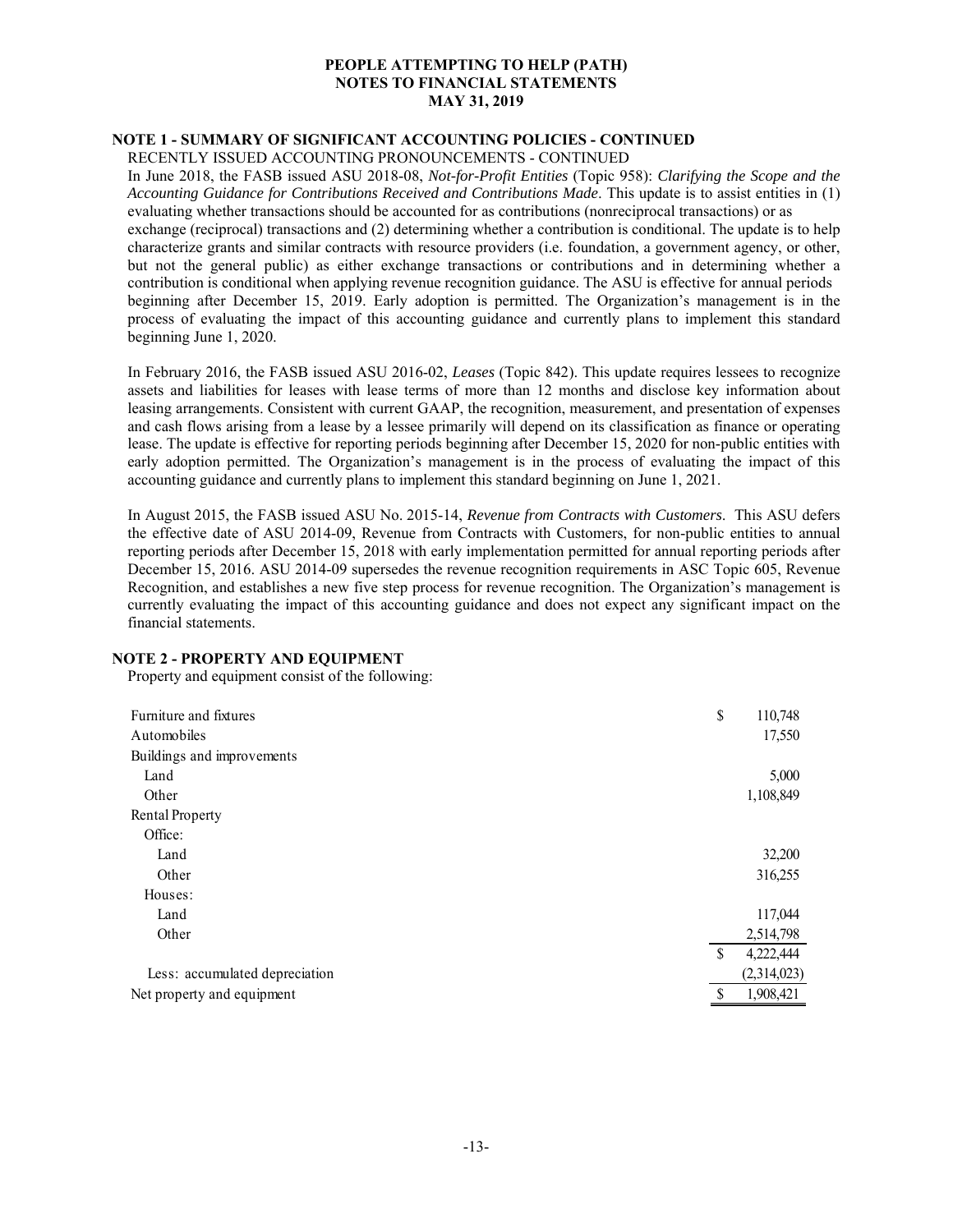# **NOTE 3 - INVESTMENTS**

Investments, stated at fair value, at May 31, 2019 include (cost information for investments held at ETCF is not available):

|                                                  | Unrealized    |   |                          |  |            |  |
|--------------------------------------------------|---------------|---|--------------------------|--|------------|--|
|                                                  | Gains<br>Cost |   |                          |  | Fair Value |  |
| Mutual Funds                                     | \$ 641,834    | S | 32.638                   |  | 674.472    |  |
| Cash                                             | 47.203        |   | $\overline{\phantom{a}}$ |  | 47.203     |  |
| Investments at Fast Texas Communities Foundation | -             |   | $\overline{\phantom{0}}$ |  | 822,227    |  |
| Total                                            | 689,037       |   | 32.638                   |  | 1.543.902  |  |

Investment income from investments is comprised of the following for the year ended May 31, 2019:

| Interest and dividends         | 58.056   |
|--------------------------------|----------|
| Realized and unrealized losses | (35,676) |
| Investment fees and expenses   | (22.280) |
| Total investment income        | 100      |

The investments held by the company are primarily board-designated endowment funds, or are funds restricted for permanent endowment by the donor (See Notes 6 and 7).

| Investments with Donor Restrictions |               |
|-------------------------------------|---------------|
| Endowment Fund*                     | \$<br>110,769 |
| RMA Fund*                           | 144,734       |
| Board Designated Funds              |               |
| Building Fund*                      | 566,724       |
| Faith in our Future ("FIOF")        | 721,675       |
| Total Investments                   | 1,543,902     |
| *Balances invested at ETCF          |               |

Investments at ETCF primarily consist of contributions made by PATH, which are considered an irrevocable transfer to ETCF; however, PATH has named itself or its successor as the beneficiary.

# **NOTE 4 - BENEFICIAL INTEREST IN ASSETS HELD BY THE EAST TEXAS COMMUNITIES FOUNDATION**

PATH complies with the requirement in the FASB ASC 958 that an asset be reported for amounts transferred to a recipient organization where the resource provider is named as the beneficiary. Beneficial interest activity was as follows for 2019:

|                                                | Endowment |        | Kid Reach |       | Baker |           |   |           |
|------------------------------------------------|-----------|--------|-----------|-------|-------|-----------|---|-----------|
|                                                |           | Fund   |           | Fund  |       | Endowment |   | Total     |
| Beneficial interest at May 31, 2018            | S         | 15,558 | S         | 3,532 | S.    | 653,722   | S | 672,812   |
| Distribution from ETCF for beneficial interest |           |        |           |       |       | (81, 483) |   | (81, 483) |
| Increase/(decrease) in beneficial interest     |           |        |           |       |       |           |   |           |
| Realized gains/losses                          |           | 71     |           | 16    |       | (3,022)   |   | (2,935)   |
| Unrealized gains/losses                        |           | 184    |           | 42    |       | 5,070     |   | 5,296     |
| Investment interest                            |           | 366    |           | 83    |       | 16,583    |   | 17,032    |
| Other expenses                                 |           | (187)  |           | (42)  |       | (8, 813)  |   | (9,042)   |
| Subtotal                                       |           | 434    |           | 99    |       | 9,818     |   | 10,351    |
| Beneficial interest at May 31, 2019            |           | 15.992 |           | 3,631 |       | 582,057   |   | 601,680   |
|                                                |           |        |           |       |       |           |   |           |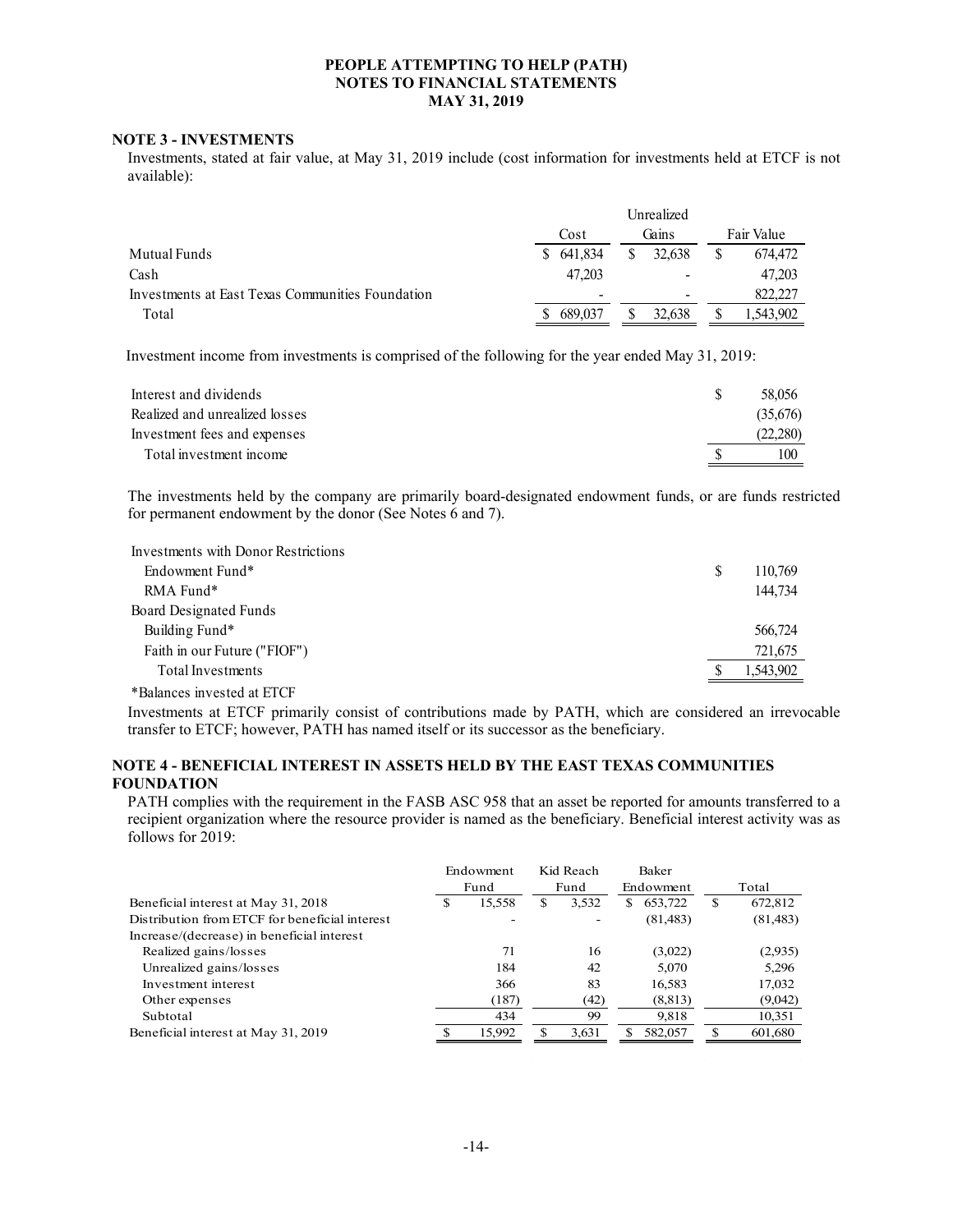### **NOTE 5 - FAIR VALUE MEASUREMENT**

ASC 820 defines fair value, establishes a framework for measuring fair value and expands disclosures about fair value measurements. ASC 820 defines fair value as the price that would be received to sell an asset or paid to transfer a liability in an orderly transaction between market participants at the measurement date. ASC 820 also establishes a fair value hierarchy which requires an entity to maximize the use of observable inputs and minimize the use of unobservable inputs when measuring fair value. The standard describes three levels of inputs that may be used to measure fair value.

- Level 1 Quoted prices in active markets for identical assets or liabilities
- Level 2 Observable inputs other than Level 1 prices, such as quoted prices for similar assets or liabilities; quoted prices in markets that are not active; or other inputs that are observable or can be corroborated by observable market data for substantially the full term of the assets or liabilities
- Level 3 Unobservable inputs that are supported by little or no market activity and that are significant to the fair value of the assets or liabilities

The asset's or liability's fair value measurement level within the fair value hierarchy is based on the lowest level of any input that is significant to the fair value measurement. Valuation techniques need to maximize the use of observable inputs and minimize the use of unobservable inputs.

The following table sets forth by level, within the fair value hierarchy, the Organization's investment assets at fair value as of May 31, 2019:

|                                                 |   |           | Quoted Prices in<br>Significant Other<br>Active Markets for<br>Observable<br><b>Identical Assets</b><br>Inputs |           |           | Significant Other<br>Unobservalbe<br>Inputs |           |
|-------------------------------------------------|---|-----------|----------------------------------------------------------------------------------------------------------------|-----------|-----------|---------------------------------------------|-----------|
| 2019                                            |   | Total     |                                                                                                                | (Level 1) | (Level 2) |                                             | (Level 3) |
| Beneficial Interest in assets<br>held by others | J | 601,680   | \$                                                                                                             |           |           | Ф                                           | 601,680   |
| Investments held at ETCF                        |   | 822,227   |                                                                                                                |           |           |                                             | 822,227   |
| Cash                                            |   | 47,203    |                                                                                                                | 47,203    |           |                                             |           |
| Mutual funds                                    |   | 674,472   |                                                                                                                | 674,472   |           |                                             |           |
| Total                                           |   | 2,145,582 |                                                                                                                | 721,675   |           |                                             | 1,423,907 |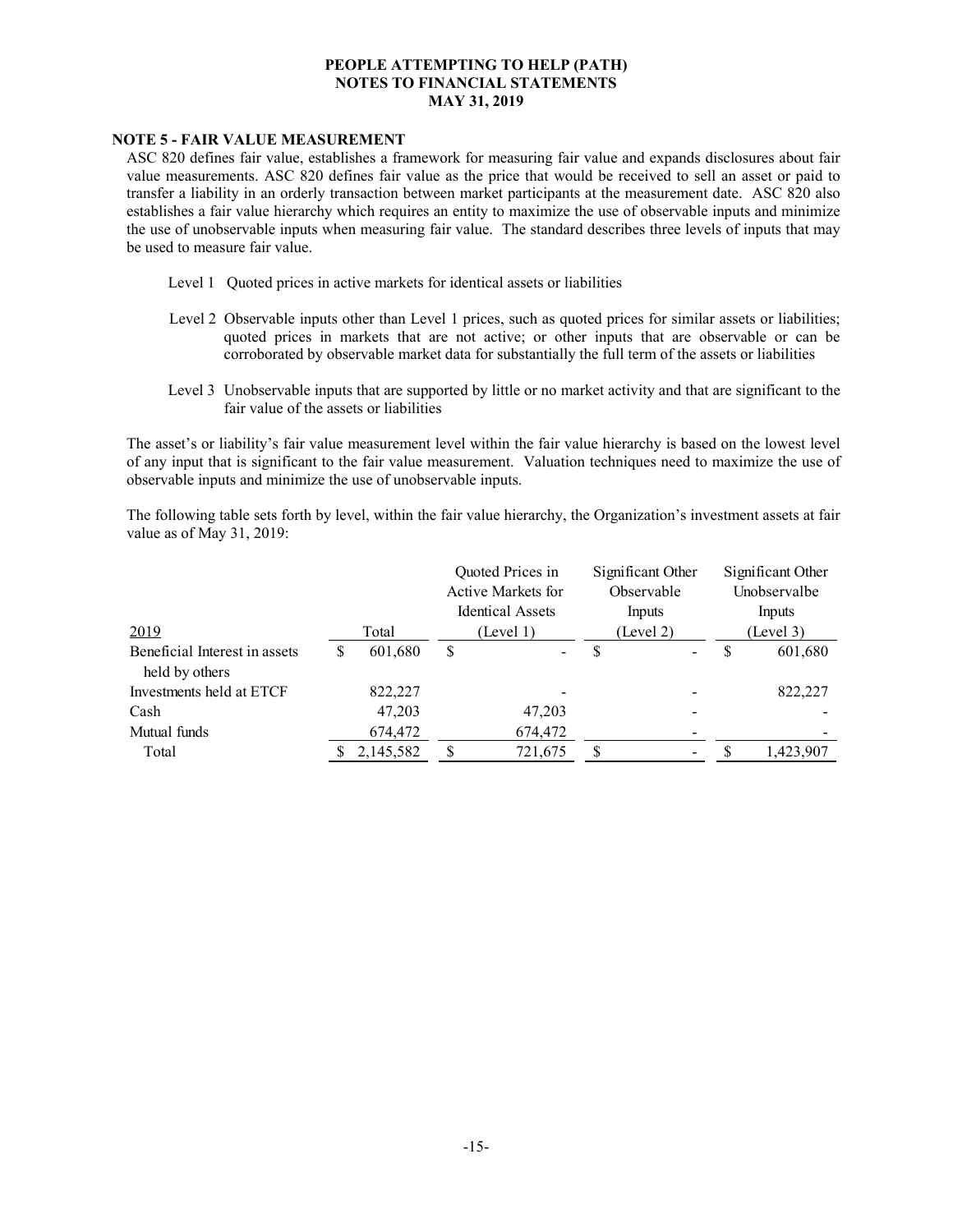## **NOTE 6 - RESTRICTIONS ON NET ASSETS**

Restricted net assets were comprised of the following at May 31, 2019:

| Tyler Community Homes                                                  | S | 145,493   |
|------------------------------------------------------------------------|---|-----------|
| Assistance                                                             |   | 43,060    |
| Fundraising                                                            |   | 59.561    |
| Beneficial interests in ETCF endowments, income unrestricted as to use |   | 609,493   |
| Other endowments                                                       |   | 242,893   |
|                                                                        |   | 1,100,500 |

 Net assets were released from donor restrictions by incurring expenditures satisfying the restricted purposes or by occurrences of other events specified by donors during the year ended May 31, 2019:

| Purpose restrictions accomplished: |         |
|------------------------------------|---------|
| <b>PATH Week</b>                   | 68,500  |
| Assistance                         | 243,022 |
| <b>Tyler Community Homes</b>       | 23,266  |
|                                    | 334.788 |

## **NOTE 7 - ENDOWMENT FUNDS**

# BOARD DESIGNATED ENDOWMENTS

## *Faith in Our Future*

In 2010, PATH began a new campaign, Faith in Our Future, with the goal to raise \$1,000,000 in donations to be accessed by PATH when unexpected economic downturns occur. A 2/3 majority of the total number of Board of Directors is needed for approval to use these funds, and only 20% of the balance can be withdrawn in one calendar year.

In 2011, an estate bequeathed to PATH a sum of \$500,000. PATH's board of directors designated one-half to the Faith in Our Future Campaign. The other one-half was designated for facilities.

### *Building Fund*

During 2013, PATH created a building fund account for the funds designated for capital improvements. These funds are being held and invested by East Texas Communities Foundation in a moderate portfolio.

Designated funds, carried in investments, were \$1,288,399 at May 31, 2019.

# ENDOWMENT FUNDS

## *Endowment Fund*

This fund was initially created by a gift from Gertrude Buckley Windsor and is administered under the following terms:

- Gains from the investments shall be added to the principal of the fund and losses from the investments shall be deducted from the principal fund.
- All net income shall be contributed to the program of PATH at least annually.
- In the event that PATH ceases to exist, the investments of the Endowment Fund shall be transferred to the Salvation Army in Tyler, Texas.
- The annual net income from the fund shall be used for the purposes for which PATH was founded.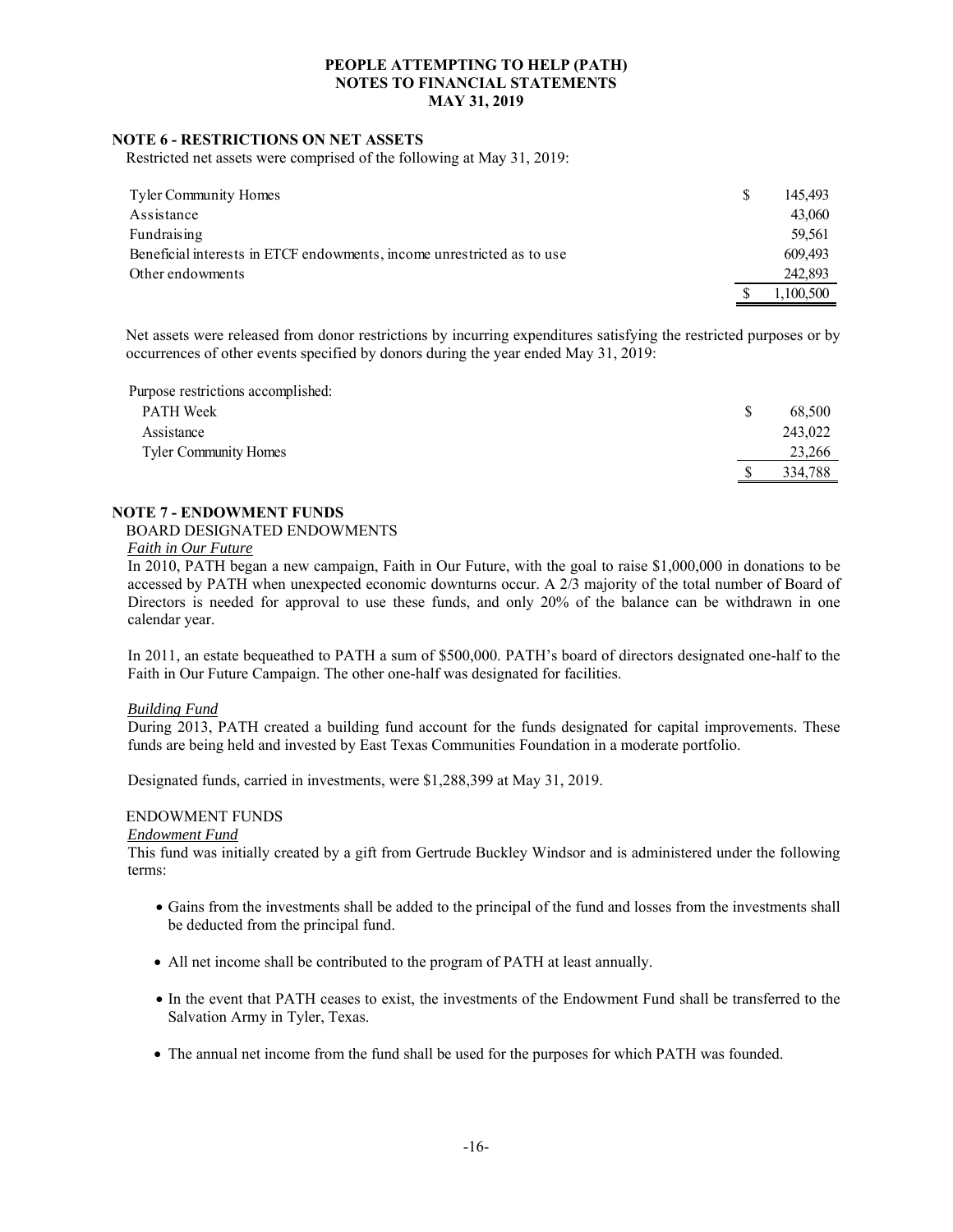# **NOTE 7 - ENDOWMENT FUNDS - CONTINUED**

ENDOWMENT FUNDS - CONTINUED

The funds have been invested in a moderate portfolio by ETCF, and earnings will be distributed in accordance with the fund distribution policy.

## *C.C. and Brenda Baker Endowment Fund*

This fund was established in 2012 naming PATH as beneficiary. Under terms of the agreement, the donor stipulated that the original \$600,000 gift be held and invested by East Texas Communities Foundation indefinitely and income from the fund is to be distributed to PATH annually for its unrestricted use. The funds have been invested in a moderate portfolio by ETCF. During the year ending May 31, 2019, PATH received a \$81,483 distribution from the endowment. The Organization may withdraw once per calendar year from the Fund an amount of investment income earned during the prior calendar year, net of administrative and investment expenses incurred by the Fund. Any portion not withdrawn in one year may be withdrawn in the subsequent year; however, no additional distributions may be made from the Fund.

### *Retail Merchants of America Endowment*

During 2018, PATH received \$140,000 from Retail Merchants of America, a non-profit entity. The income is available for unrestricted use in accordance with the fund distribution policy.

## *Endowment Policies and Guidelines*

The Organization's endowments consist of various funds established for a variety of purposes. As required by generally accepted accounting principles, net assets associated with endowment funds, including funds designated by the Board of Directors to function as endowments, are classified and reported based on the existence or absence of donor-imposed restrictions. The investment in beneficial interest represents investments held by East Texas Communities Foundation and consists primarily of mutual funds, equity investments, and fixed income investments. These assets have been reported in the accompanying financial statements in accordance with ASC 958-605-50, subsections 4-6, *Transfer of Assets to a Not-for-Profit Entity or Charitable Trust that Raises or Holds Contributions for Others* at current fair market value as determined by ETCF. These funds are managed according to the holding Organization's guidelines.

The Organization is subject to the Uniform Prudent Management of Institutional Funds Act ("TX UPMIFA"). In accordance with the TX UPMIFA, the Organization considers the following factors in making a determination to appropriate or accumulate donor-restricted endowment funds: (1) the duration and preservation of the various funds, (2) the purposes of the donor-restricted endowment funds, (3) general economic conditions, (4) the possible effect of inflation and deflation, (5) the expected total return from income and the appreciation of investments, (6) other resources of the Organization, and (7) the Organization's investment policies.

### INTERPRETATION OF RELEVANT LAW

The Board of Directors of the Organization has interpreted the TX UPMIFA as requiring the preservation of the fair value of the original gift as of the gift date of the donor-restricted endowment funds absent explicit donor stipulations to the contrary.

As a result of this interpretation, the Organization would consider the fund to be underwater if the fair value of the fund is less than the sum of (a) the original value of gifts donated to the endowment, (b) the original value of subsequent gifts to the endowment, and (c) accumulations to the endowment that are required to be maintained in perpetuity made in accordance with the direction of the applicable donor gift instrument at the time the accumulation is added to the fund. The Organization has interpreted TX UPMIFA to permit spending from underwater funds in accordance with prudent measures required under the law. The fund is not currently underwater.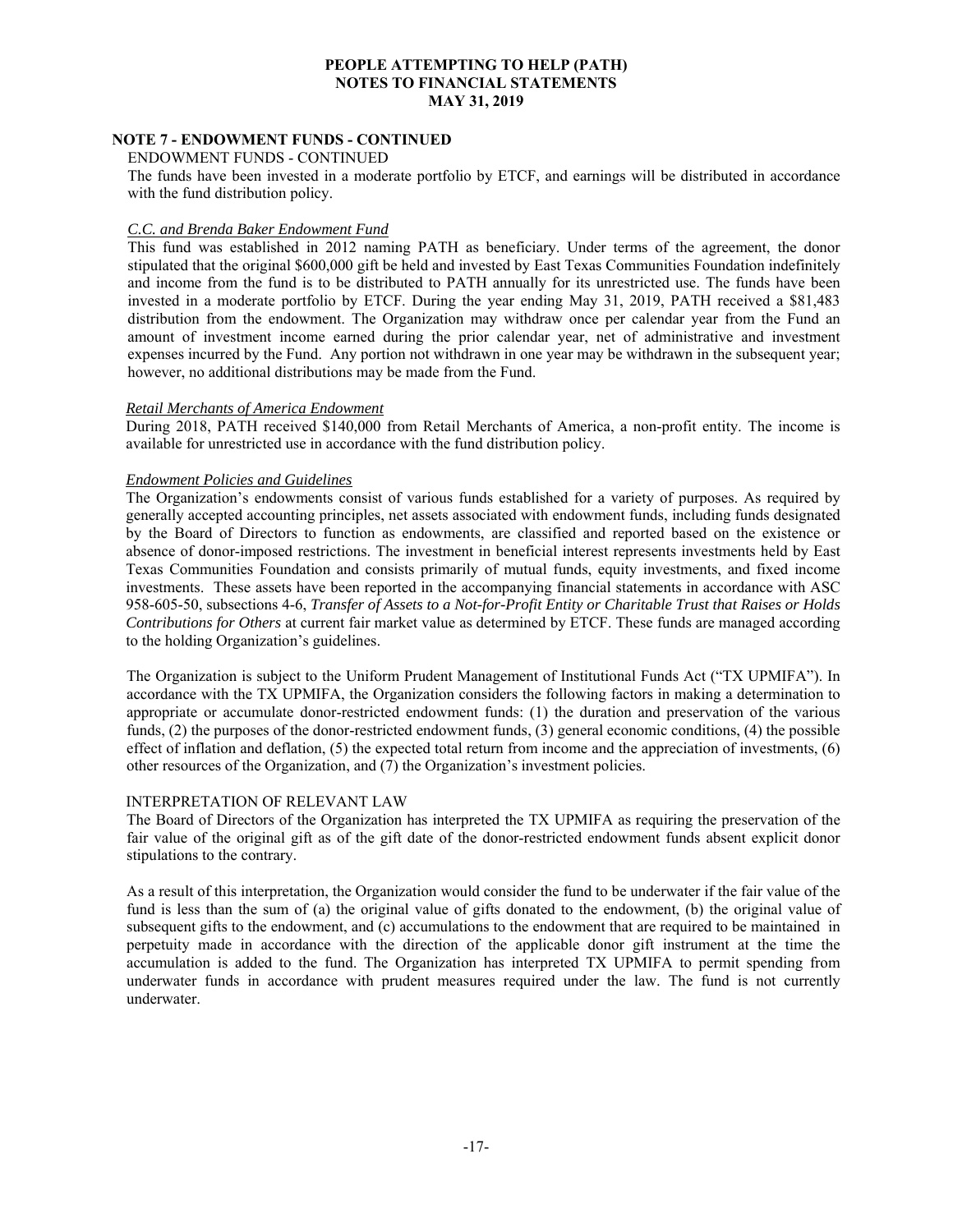## **NOTE 7 - ENDOWMENT FUNDS - CONTINUED**

## INVESTMENT RETURN OBJECTIVES, RISK PARAMETERS AND STRATEGIES

The Organization has adopted investment and spending policies, approved by the Board of Directors, for endowment assets that attempt to provide a predictable stream of funding to programs supported by its endowment funds while also maintaining the purchasing power of those endowment assets over the long-term. Accordingly, the investment process seeks to achieve an after-cost total real rate of return, including investment income as well as capital appreciation, which exceeds the annual distribution with acceptable levels of risk. Endowment assets are invested in a well-diversified asset mix, which includes equity and debt securities, that is intended to result in a consistent inflation-protected rate of return that has sufficient liquidity to make annual distributions, while growing the funds if possible.

Actual returns in any given year may vary from the amount expected. Investment risk is measured in terms of the total endowment fund; investment assets and allocation between asset classes and strategies are managed to not expose the fund to unacceptable levels of risk.

#### SPENDING POLICY

PATH follows the respective spending policies by fund, as noted in the individual board designated and donorrestricted endowment agreements.

### **NOTE 8 - IN KIND GIFTS**

Throughout the year, PATH not only receives monetary contributions, they also receive nonmonetary contributions. The amount of in-kind contributions that PATH received is summarized below by category for the year ended May 31, 2019. The food donated includes 208,470 pounds from East Texas Food Bank.

| Food            | \$<br>945,804   |
|-----------------|-----------------|
| Fans            | 3,432           |
| <b>Blankets</b> | 14,136          |
| Coats for kids  | 5,800           |
| Dental          | 36,400          |
| Miscellaneous   | 158,505         |
|                 | \$<br>1,164,077 |

## **NOTE 9 - EMPLOYEE BENEFIT PLAN**

PATH has a simple retirement plan covering all employees who have earned \$5,000 in a payroll year. Under the plan, PATH contributes 3% of each participating eligible employee's salary. Employees are immediately 100% vested in both employee and employer contributions. The Plan allows for nonelective employer contributions under which PATH may contribute up to 2% of employee eligible compensation regardless of whether the employee contributes to the Plan. Plan contribution expense incurred by PATH totaled \$14,170 in 2019.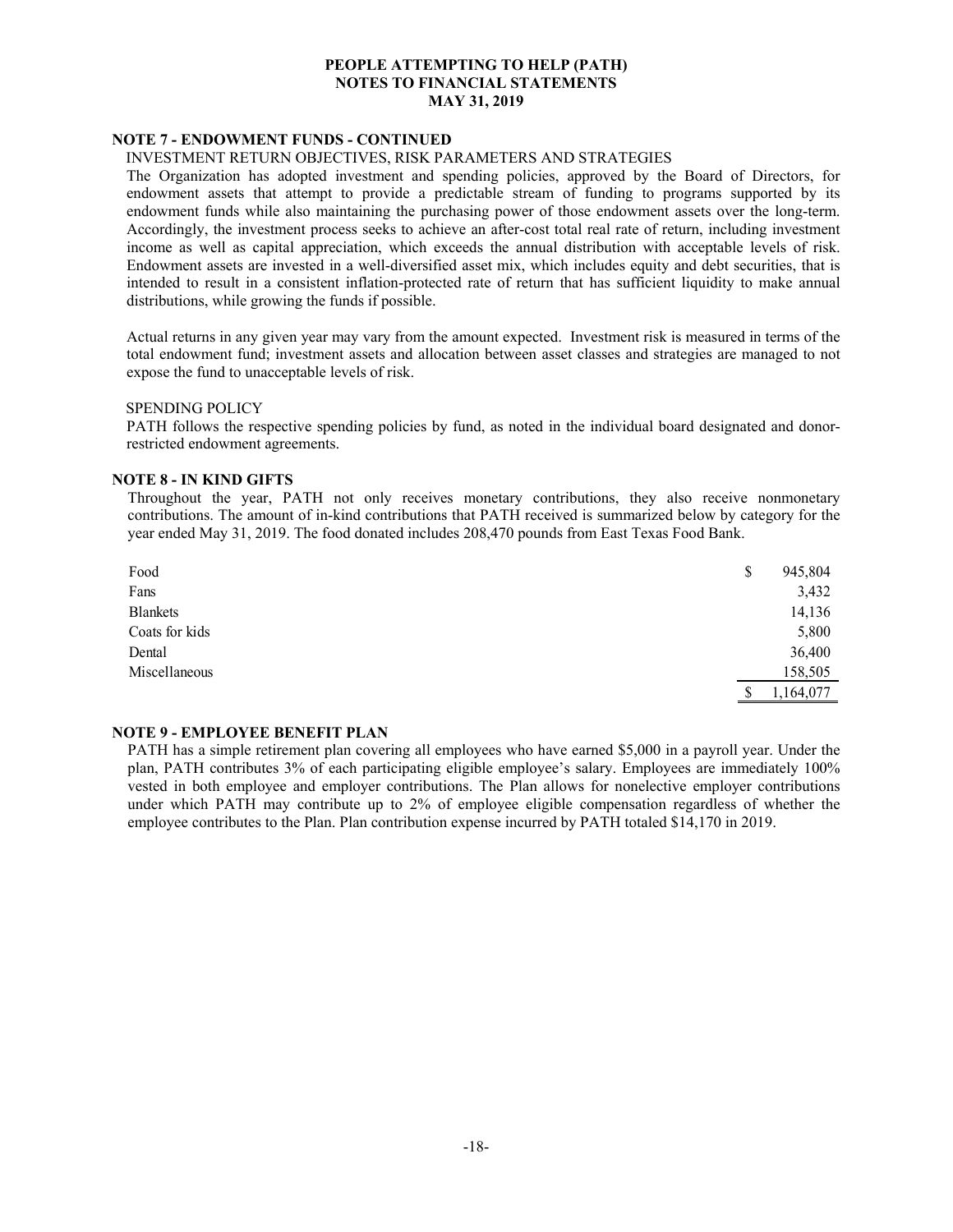## **NOTE 10 - LIQUIDITY AND AVAILABILITY OF FINANCIAL ASSETS**

The following reflects the Organization's financial assets as of the balance sheet date, reduced by amounts not available for general use because of contractual or donor-imposed restrictions within one year of the balance sheet date. Financial assets available to meet cash needs for general expenditure within one year as of May 31, 2019 are as follows:

| Financial assets at year-end                      | 2,535,040 |
|---------------------------------------------------|-----------|
| Less those unavailable for general expenditure    |           |
| within one year due to:                           |           |
| Donor-restricted for TCH                          | 145,493   |
| Donor-restricted for Assistance Programs          | 43,060    |
| Donor-restricted for Fundraising activities       | 59,561    |
| Donor-restricted investments                      | 242,893   |
| Donor-restricted beneficial interests             | 609,493   |
|                                                   | 1,100,500 |
| Financial assets available to meet cash needs for |           |
| general expenditure within one year               | 1.434,540 |

PATH has additional board designated endowment funds with restrictions on use governed by the board of directors, totaling \$1,288,399; however, their use can be adjusted through board action.

## **NOTE 11 - AFFILIATED ORGANIZATION**

In December of 2003, a new entity was created to support the housing programs of Tyler Community Homes. The purpose of this Texas nonprofit corporation (named TCH Community Housing Development Organization) is to own and oversee any construction of new homes funded by HUD (CHDO) funds. As of 2008, this organization started operating as a separate entity with its own governing board and is no longer an affiliate of PATH. Funding was awarded through the City of Tyler Neighborhood Services office to build ten homes on PATH property. All ten homes were completed during 2009, and at the end of the construction process, the homes were donated to PATH. During 2017, four additional homes were completed and donated to PATH.

# **NOTE 12 - CONCENTRATIONS OF CREDIT AND MARKET RISK**

Financial instruments that potentially expose PATH to concentrations of credit and market risk consist primarily of cash and cash equivalents, rent receivable, accounts receivable and investments. At year-end and throughout the year the Organization's cash balances were deposited in several banks. PATH has not experienced any losses on its cash equivalents. The rent receivable and accounts receivable are monitored on an ongoing basis and management believes they do not represent a significant credit risk.

### **NOTE 13 - COMMITMENTS AND CONTINGENCIES**

Grants and bequests require the fulfillment of certain conditions as set forth in the grant instrument. Failure to fulfill the conditions could result in the return of the funds to grantors. Although a possibility, the Board deems the contingency remote, since the organization intends to comply with the conditions set forth in the grants.

PATH has participated in federally assisted grant programs. These programs are subject to financial and compliance audits by the grantor or their representatives, the purpose of which is to ensure compliance with conditions precedent to the granting of funds. Any liability for reimbursement which may arise as the result of these audits is not believed to be material.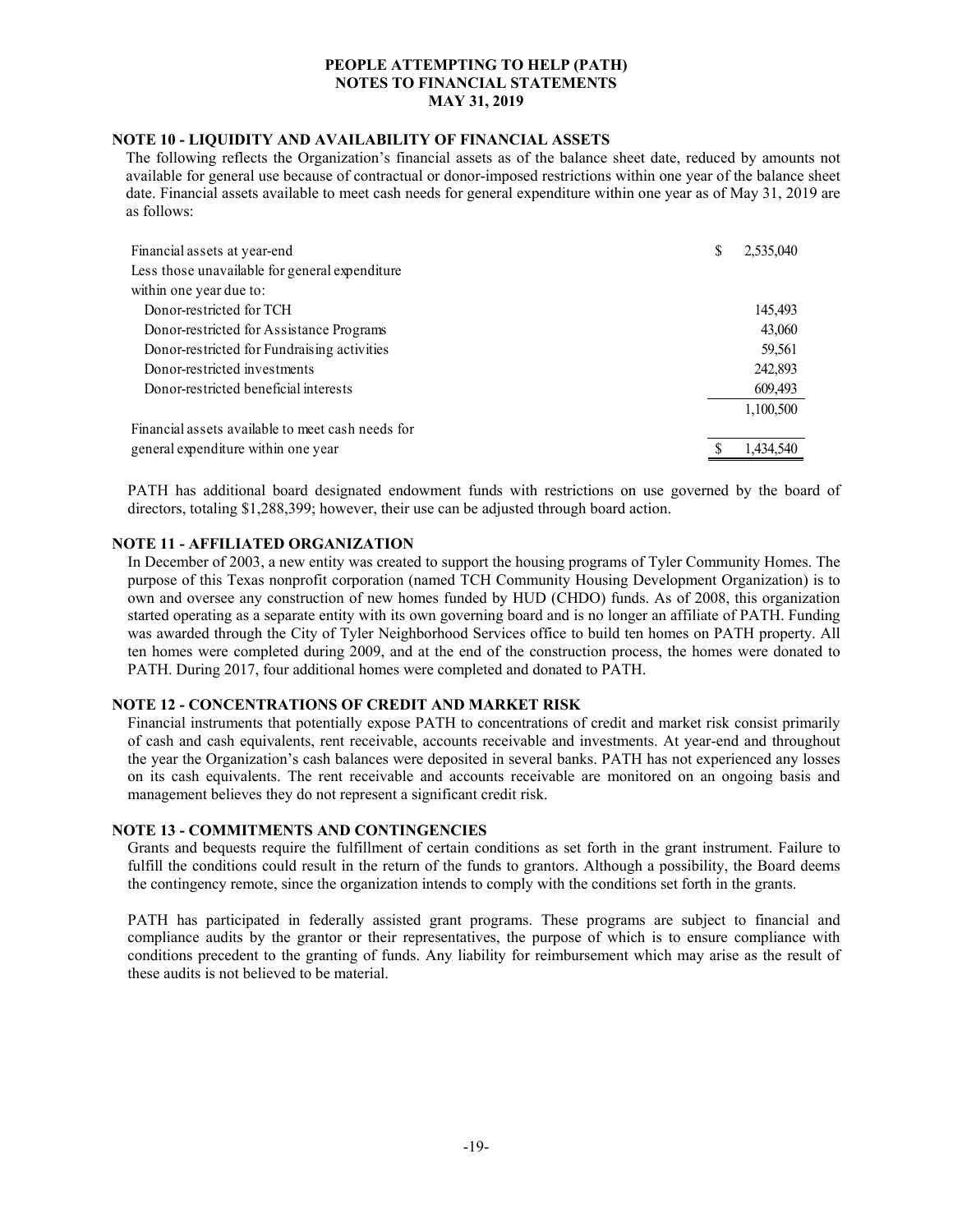# **NOTE 13 - COMMITMENTS AND CONTINGENCIES - CONTINUED**

Between 2009 and 2017, PATH entered into deferred forgivable loans with the City of Tyler in connection with the US Department of Housing and Urban Development's ("HUD") HOME Program. The loans represent the initial construction cost of the homes, and are amortized for each month of compliance with the terms of the agreement, which include: standards for repair and condition of homes, rent payments based on HUD rates, and payment of all taxes and assessments. The homes are to be leased and occupied by low income families for a total of 240 months. At the end of this time period, one additional month of residency will cause the total loan to be forgiven. If the property is sold or transferred to another owner, the note shall become immediately due and payable. In the event that the terms are not met, the total loan amount less one payment for each month of compliance will be due and payable in full after the borrower is notified that the loan must be repaid. As of May 31, 2019 the estimated outstanding contingent liability is \$805,922. Management has elected not to record the contingent liability in the financials as management believes it is unlikely that PATH would be out of compliance with the City of Tyler agreement and HUD program and therefore would not owe the remaining balance of the deferred forgivable loans.

### **NOTE 14 - SUBSEQUENT EVENTS**

Management has evaluated subsequent events through January 3, 2020, the date that the financial statements were available to be issued.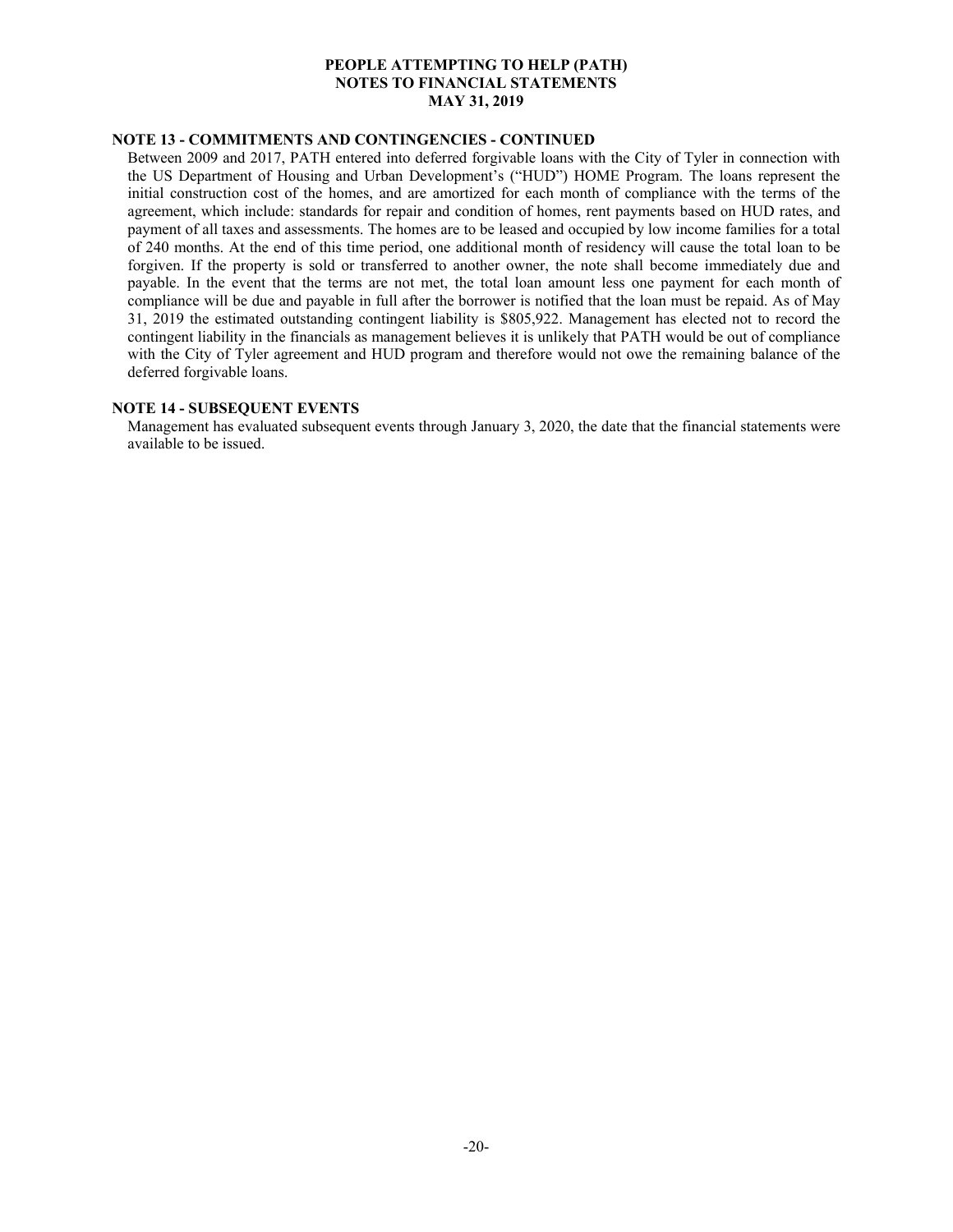

# **INDEPENDENT AUDITOR'S REPORT ON INTERNAL CONTROL OVER FINANCIAL REPORTING AND ON COMPLIANCE AND OTHER MATTERS BASED ON AN AUDIT OF FINANCIAL STATEMENTS PERFORMED IN ACCORDANCE WITH** *GOVERNMENT AUDITING STANDARDS*

To the Board of Directors People Attempting to Help (PATH) Tyler, Texas

We have audited, in accordance with the auditing standards generally accepted in the United States of America and the standards applicable to financial audits contained in *Government Auditing Standards* issued by the Comptroller General of the United States, the financial statements of People Attempting to Help (PATH)(a nonprofit organization), which comprise the statement of financial position as of May 31, 2019, and the related statements of activities and cash flows for the year then ended, and the related notes to the financial statements, and have issued our report thereon dated January 3, 2020.

# **Internal Control over Financial Reporting**

In planning and performing our audit of the financial statements, we considered PATH's internal control over financial reporting (internal control) to determine the audit procedures that are appropriate in the circumstances for the purpose of expressing our opinion on the financial statements, but not for the purpose of expressing an opinion on the effectiveness of PATH's internal control. Accordingly, we do not express an opinion on the effectiveness of PATH's internal control.

A *deficiency in internal control* exists when the design or operation of a control does not allow management or employees, in the normal course of performing their assigned functions, to prevent, or detect and correct, misstatements on a timely basis. A *material weakness* is a deficiency, or a combination of deficiencies, in internal control, such that there is a reasonable possibility that a material misstatement of the entity's financial statements will not be prevented, or detected and corrected, on a timely basis. A *significant deficiency* is a deficiency, or a combination of deficiencies, in internal control that is less severe than a material weakness, yet important enough to merit attention by those charged with governance.

Our consideration of internal control was for the limited purpose described in the first paragraph of this section and was not designed to identify all deficiencies in internal control that might be material weaknesses or significant deficiencies and therefore; material weaknesses or significant deficiencies may exist that were not identified. We identified a deficiency in internal control over financial reporting, described in the accompanying Schedule of Findings and Responses, that we consider to be a material weakness (2019-1).

# **Compliance and Other Matters**

As part of obtaining reasonable assurance about whether PATH's financial statements are free from material misstatement, we performed tests of its compliance with certain provisions of laws, regulations, contracts, and grant agreements, noncompliance with which could have a direct and material effect on the determination of financial statement amounts. However, providing an opinion on compliance with those provisions was not an objective of our audit, and accordingly, we do not express such an opinion. The results of our tests disclosed no instances of noncompliance or other matters that are required to be reported under *Government Auditing Standards*.

**LONGVIEW OFFICE P: 903 758-0648** 2101 Judson Road | Longview, Texas 75605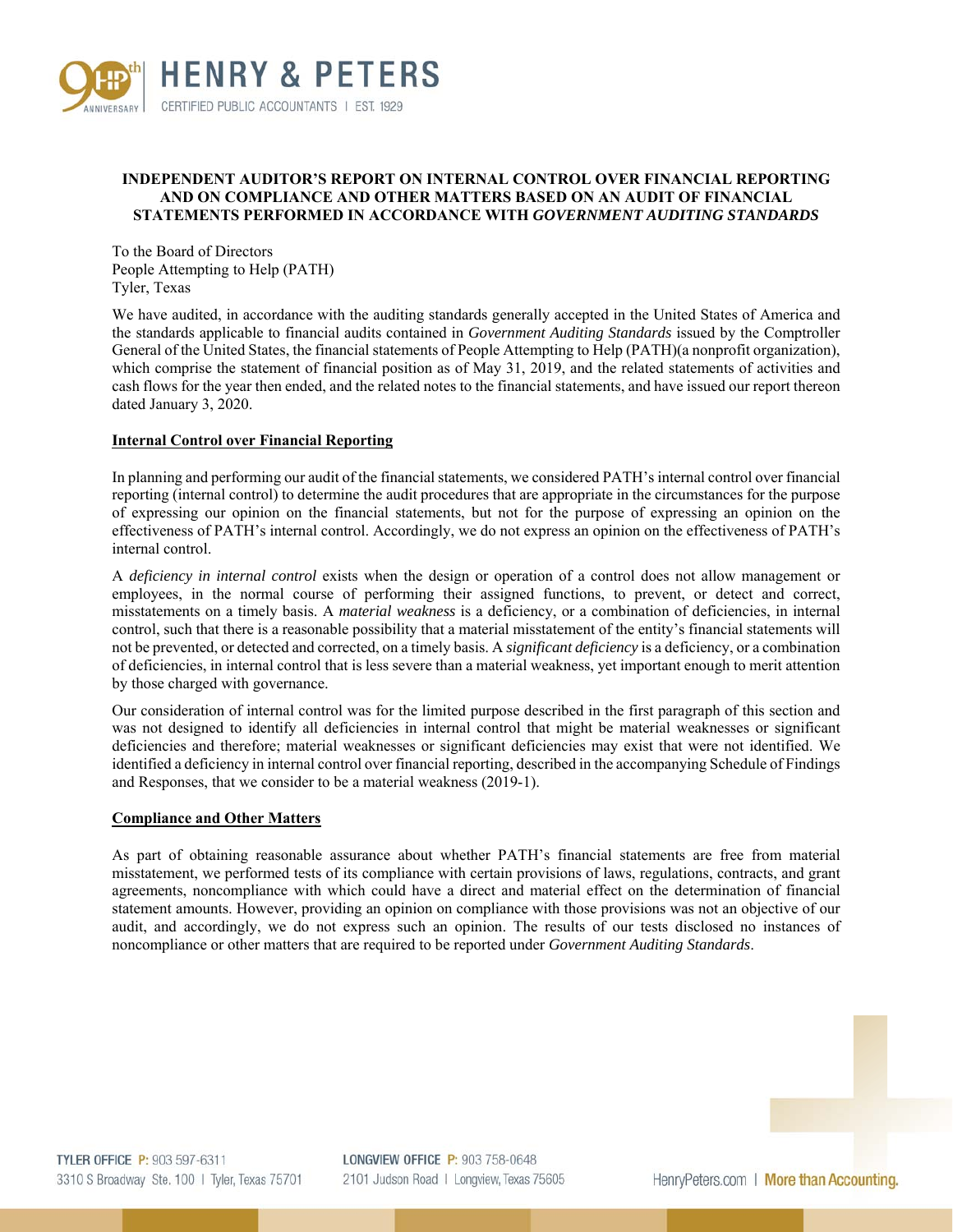## **PATH's Response to Findings**

PATH's response to the findings identified in our audit is described in the accompanying schedule of findings and responses. PATH's response has not been subjected to the audit procedures applied in the audit of the financial statements and, accordingly, we express no opinion on it.

### **Purpose of this Report**

The purpose of this report is solely to describe the scope of our testing of internal control and compliance and the results of that testing, and not to provide an opinion on the effectiveness of the entity's internal control or on compliance. This report is an integral part of an audit performed in accordance with *Government Auditing Standards* in considering the entity's internal control and compliance. Accordingly, this communication is not suitable for any other purpose.

Hug & Peters P.C.

Tyler, Texas January 3, 2020

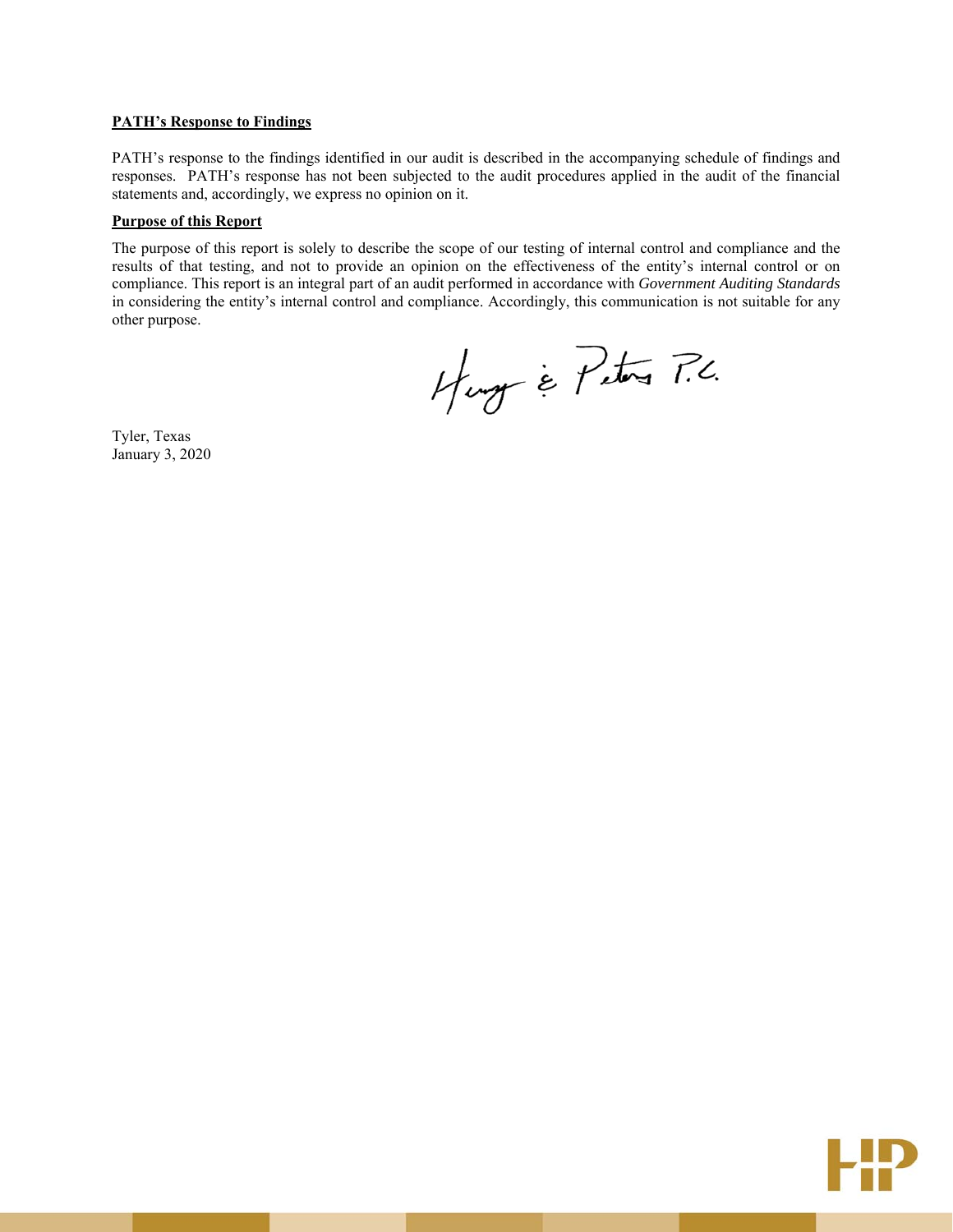# **PEOPLE ATTEMPTING TO HELP (PATH) SCHEDULE OF FINDINGS AND QUESTIONED COSTS FOR THE YEAR ENDED MAY 31, 2019**

## **Section I – Summary of Auditor's Results**

## **Financial Statements**

| Type of auditor's report issued:                                                                        | Unmodified    |
|---------------------------------------------------------------------------------------------------------|---------------|
| Internal control over financial reporting:                                                              |               |
| Material weakness(es) identified?<br>$\bullet$                                                          | <b>Yes</b>    |
| Significant deficiency(s) identified that are<br>$\bullet$<br>not considered to be material weaknesses? | None Reported |
| Noncompliance material to financial statements noted?                                                   | No            |

## **Section II – Findings Required to be Reported by** *Government Auditing Standards*

## 2019-1

# *Criteria:*

Internal controls over financial reporting should be designed to ensure proper reporting in compliance with Accounting Principles Generally Accepted in the United States of America (U.S. GAAP).

## *Condition:*

During the audit, we noted the following condition:

 Restricted contributions received during the year were improperly recorded as deferred revenue and were not recognized as income to the organization during the current year.

### *Cause:*

The organization had a lack of understanding regarding U.S. GAAP for financial reporting.

# *Effect or Potential Effect:*

The effect was a material adjustment to the financial statements.

# *Recommendation:*

We recommend that management record restricted contributions as revenue and net assets with donor restrictions in the year received in accordance with U.S. GAAP.

### *Management's Response:*

We have implemented procedures to ensure restricted contributions are properly recognized as revenue and net assets with donor restrictions in the year they are received.